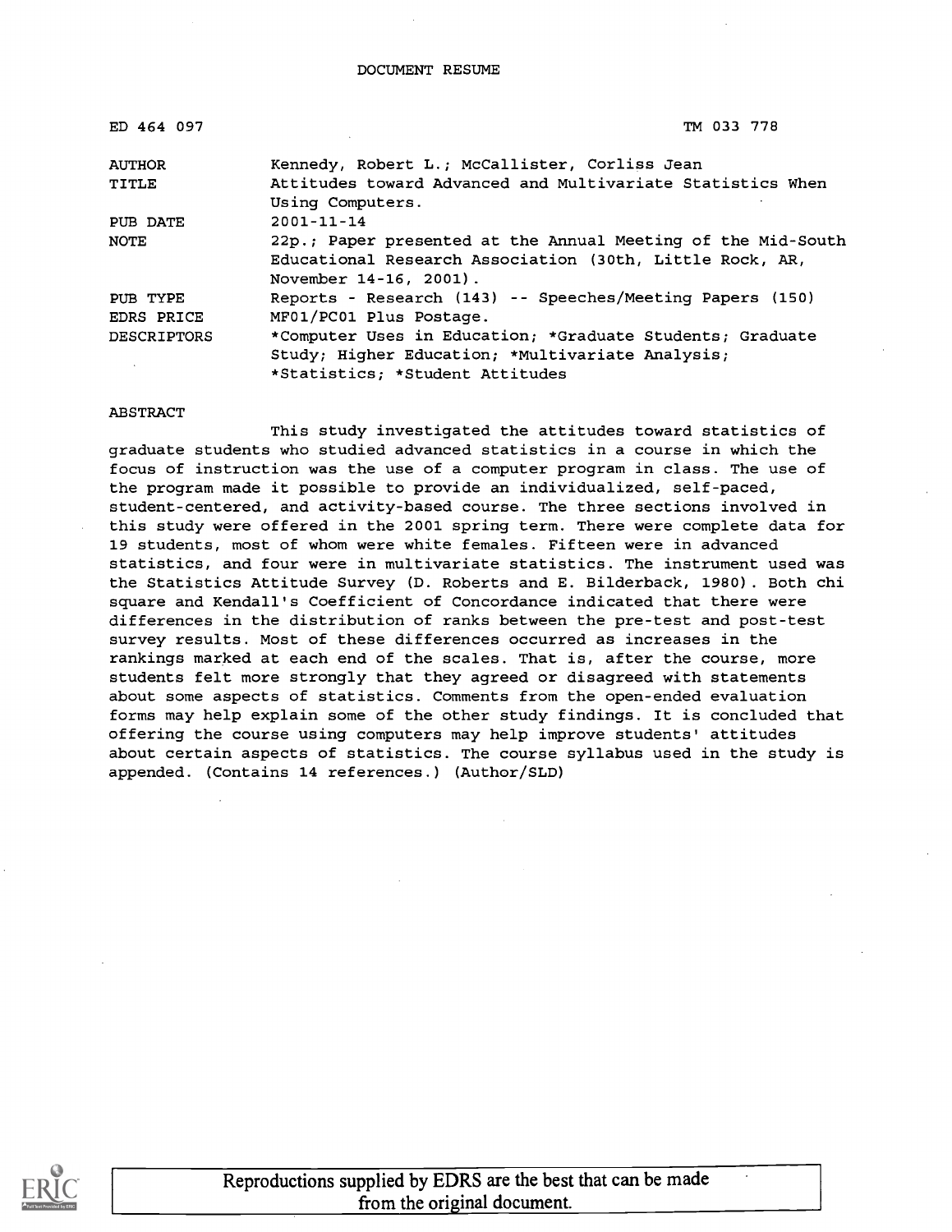PERMISSION TO REPRODUCE AND DISSEMINATE THIS MATERIAL HAS BEEN GRANTED BY

Kenner

TO THE EDUCATIONAL RESOURCES INFORMATION CENTER (ERIC)

1

U.S. DEPARTMENT OF EDUCATION Office of Educational Research and Improvement EDUCATIONAL RESOURCES INFORMATION CENTER (ERIC) P'This document has been reproduced as received from the person or organization originating it.

0 Minor changes have been made to improve reproduction quality.

Points of view or opinions stated in this document do not necessarily represent official OERI position or policy.

Attitudes Toward Advanced and Multivariate Statistics when Using Computers

Robert L. Kennedy

Department of Educational Leadership

University of Arkansas, Little Rock

2801 S. University, Little Rock, AR 72204-1099

(rlkennedy@ualr.edu)

Corliss Jean McCallister

The Anthony School

Little Rock, AR

Mid-South Educational Research Association

Twenty-ninth Annual Meeting

Double Tree Hotel

Little Rock, Arkansas

**CO** and the contract of the contract of the contract of the contract of the contract of the contract of the con

ED 464 097

 $\sum_{i=1}^{n}$ 

November 14, 2001

2

BEST COPY AVAILABLE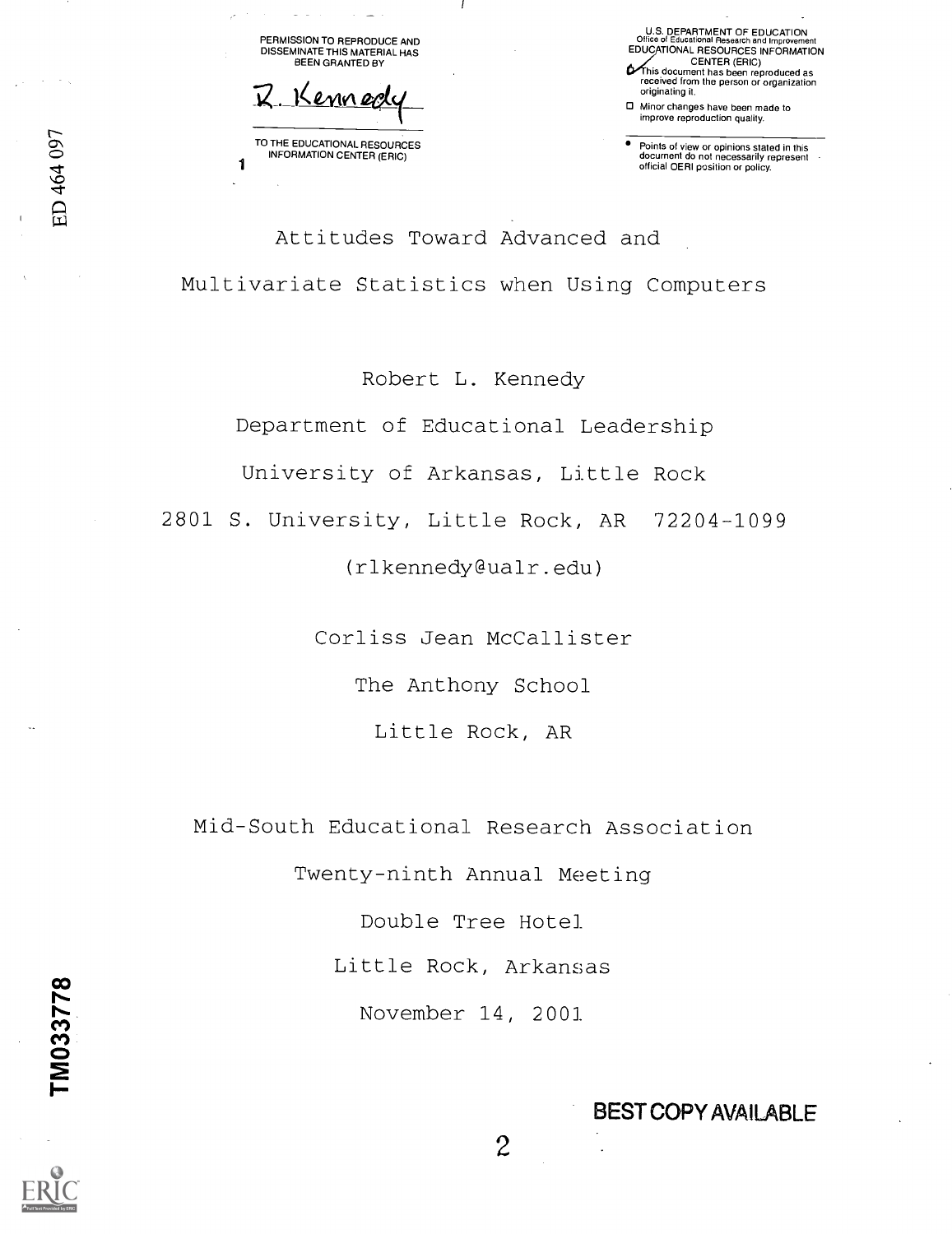#### Abstract

The study investigated the attitudes toward statistics of graduate students who studied advanced statistics in which the focus of instruction was the use of a computer program in class. The use of the program made it possible to provide an individualized, self-paced, student-centered, and activity-based course. The three sections involved in this study were offered in the 2001 spring term. There were 19 participants for whom there was complete data. Fifteen were in advanced statistics and four were in multivariate statistics, with the majority being white females. The instrument used was the Statistics Attitude Survey (Roberts and Bilderback, 1980) . Both chi square (10.55, p=0.03) and Kendall's Coefficient of Concordance W (0.04) indicated that there were differences in the distributions of ranks between the pretest and posttest survey results. Most of these differences occurred as increases in the rankings marked at each end of the scales. That is, after the course, more students felt more strongly that they agreed or disagreed with statements about some aspects of statistics. For example, students agreed more strongly that "Statistics will be useful to me when I describe my professional activities to other people." and "I find statistics to be very logical and clear." On the other hand, they disagreed more strongly that "When I solve a statistics problem, I am often unsure if I have a correct or nearly correct answer." and "Statistics is the most difficult course I have taken." Comments from open-ended evaluation forms may help explain the results of the survey: "given the freedom to learn at my own pace and style", "liked the structure of class", "class flexibility", "final projects", and "relaxed environment". It is concluded, then, that offering the course using computers may help improve students' attitudes about certain aspects of statistics.



3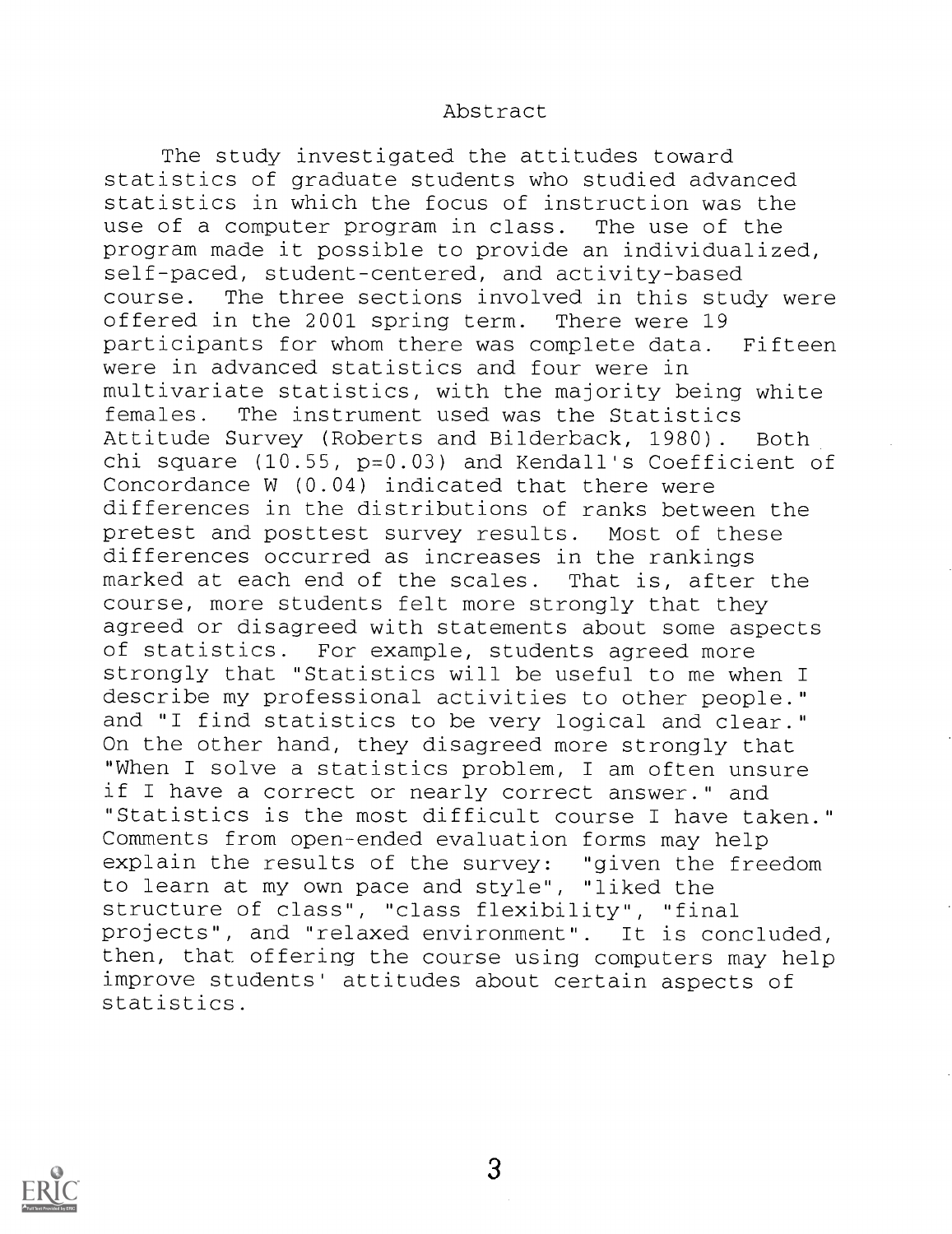## Attitudes Toward Advanced and Multivariate Statistics when Using Computers

Students often have a certain amount of trepidation when entering any statistics class (Harrington, 1999; Sgoutas-Emch and Johnson, 1998; Zanakis and Valenzi, 1997), and perhaps even more when beginning an advanced statistics class. Their attitudes might have been based on prior experiences, rumors, or simply fear of the unknown. Whatever the reason, it is likely that at least some students are going to have to be "won over" in the study of statistics. As Gal and Ginsburg (1994) noted, many statistics teachers focus on transmitting knowledge, but many of their students may have trouble due to non-cognitive factors, such as negative attitudes or beliefs towards statistics which can impede learning, or hinder it to the extent to which they will develop useful intuitions and the ability to apply what they have learned. Since statistics courses tend to be some of the most rigorous and anxietyprovoking for college students, researchers have investigated techniques to help reduce students' anxiety and negative attitudes (Sgoutas-Emch and Johnson, 1998) . Sgoutas-Emch and Johnson tried journal writing by a group of undergraduate students in their statistics course. Comparing their performance, attitudes, and anxiety towards the course with a control group, the results showed that the journal group showed improvement in their grades, lower anxiety before exams, and lower physiological reactions.

Another approach to improving these attitudes is the focus of this study, which investigated the attitudes toward statistics of graduate students who studied advanced statistics in which the focus of the instruction was the use of a computer program in class. Prior research has established that the use of technology in teaching is widespread. For example, Blake (2000) described a method for incorporating email and the World Wide Web to teach an introductory media writing course. Students in the course left with very positive attitudes, rating it highly enjoyable and convenient, and saying that they would recommend the

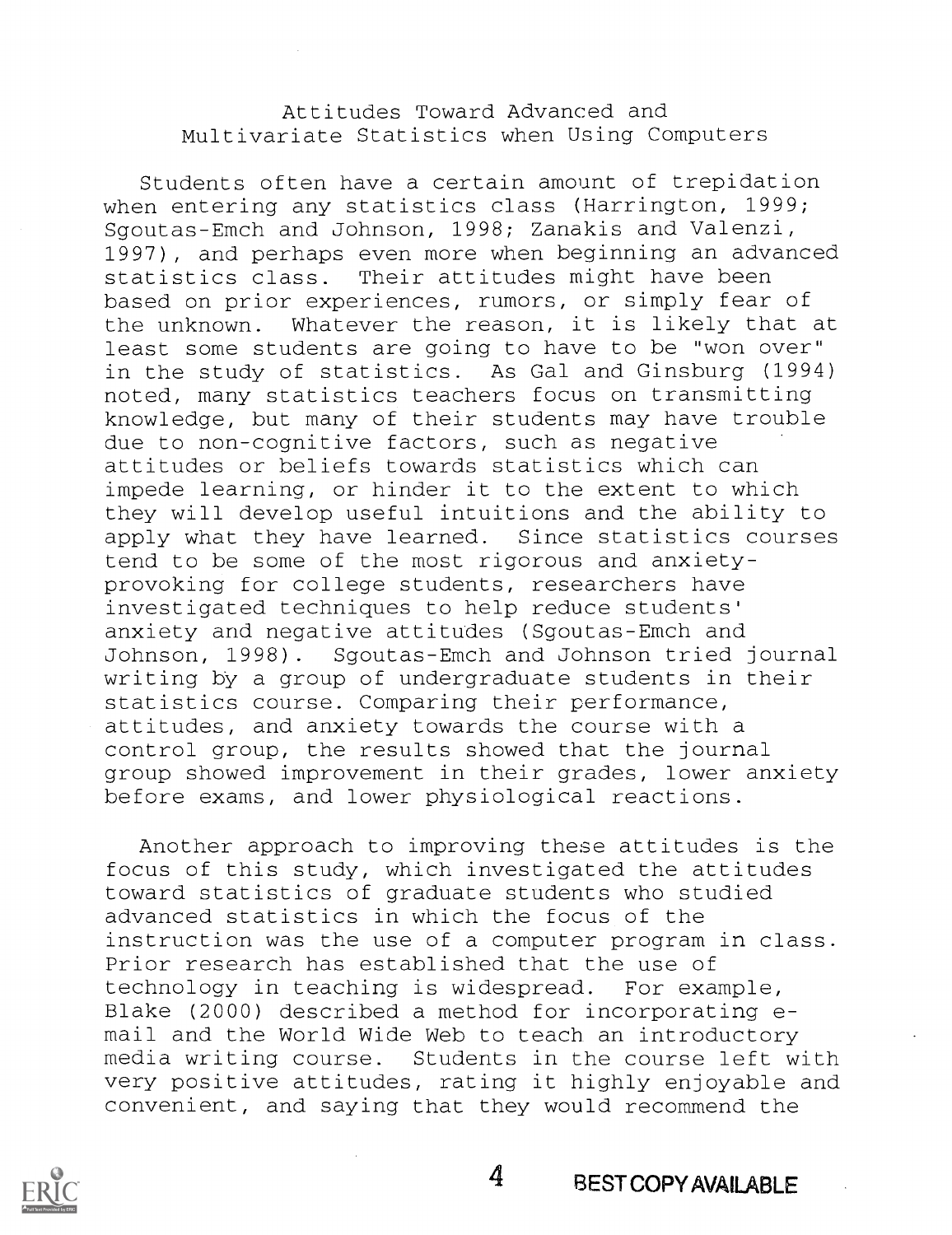course to their friends. Yeong (2001) found that virtual classrooms in Malaysia were viewed by students as "more creative, colorful and interesting."

Ellram and Easton (1999) presented a case study on developing and implementing a purchasing class over the Internet. The attitudes of the students was generally extremely positive and supportive despite a variety of problems with technology and other issues. The students realized there would be challenges with technology and did not hold the instructors accountable for the problems. The instructors said that they had not experienced such understanding and patience at either the undergraduate or graduate level.

Graham and McNeil (1999) described a project using the Internet for disseminating information about social geography. Despite some technological difficulties, students reacted favorably, overall. Robertson and Stanforth (1999) surveyed Family and Consumer Science students about their interest in Web-based distance education and found that their computer attitudes were not particularly positive, despite their experience in using computers. For this group of students, largely young females, access to computers did not have the expected positive impact on computer attitudes. The authors noted that the results had limited generalizability.

In a Web CT-based course, Sanders and Morrison-Shetlar (2001) used Web-enhanced instruction in an introductory biology course for non-majors. The students' attitudes toward the Web-based instruction were generally positive. Students were most comfortable with assessment via the Web. However, most preferred receiving a hard copy of the course syllabus rather than having to print one from the Web. They also preferred talking face-to-face as opposed to using chat rooms. They had mixed feelings about interacting through the bulletin board and getting class notes from the Web. Nevertheless, they overwhelmingly preferred using Web-enhanced instruction as opposed to not using it.



5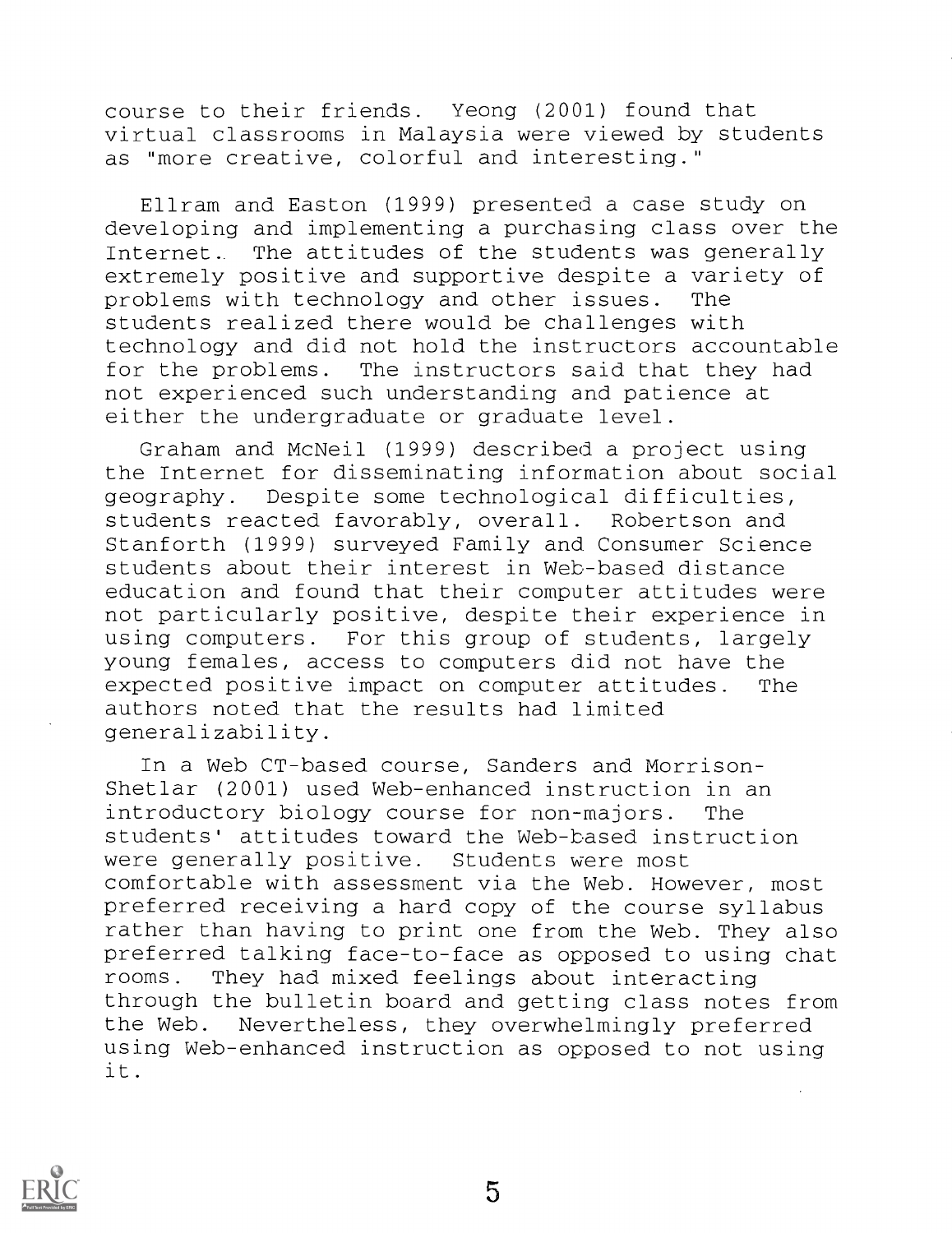Holcomb and Ruffer (2000) proposed using extended projects involving a single, real multivariate data set to teach statistics. The assignments combined four trends in statistics education: computers, real data, collaborative learning, and writing. The authors administered a questionnaire to students at the end of each term. Almost all of the students agreed that the projects helped them understand statistical concepts and that the projects were helpful in learning how to make graphs and tables. A large majority agreed that consistently using the same data set helped them to see the range of statistical procedures that could be used to analyze data and that working in groups was helpful.

Potthast (1999) was also involved with groups, using small-group cooperative learning experiences to teach basic statistics. Not all of the students valued working in cooperative learning groups, however. Some, preferring to work alone, believing that other members of the group inhibited their progress. Others found the experiences beneficial. Harrington (1999) offered statistics using statistical computer packages and compared traditional versus programmed learning. Students rated this course well, other than difficulty with using the Data Desk statistics program, although they were not required to use it. Harrington had hoped that the students' computer skills would improve, but they did not report an increase in them.

Zanakis and Valenzi (1997) worked with an undergraduate business statistics class and noted that students also were anxious about using the computer to do statistical calculations. They suggested modifications to the statistics course to strengthen students' beliefs in statistics and reduce their test anxiety. To do this, they proposed changes to their business statistics course which included reduced methodology coverage, newspaper stories exemplifying data abuses, reduced weighting of tests in the course grade, more group work, and more emphasis on short, real-world cases.

As with Harrington, and Zanakis and Valenzi, the course that is the object of the present study used a computer program which made it possible to provide an

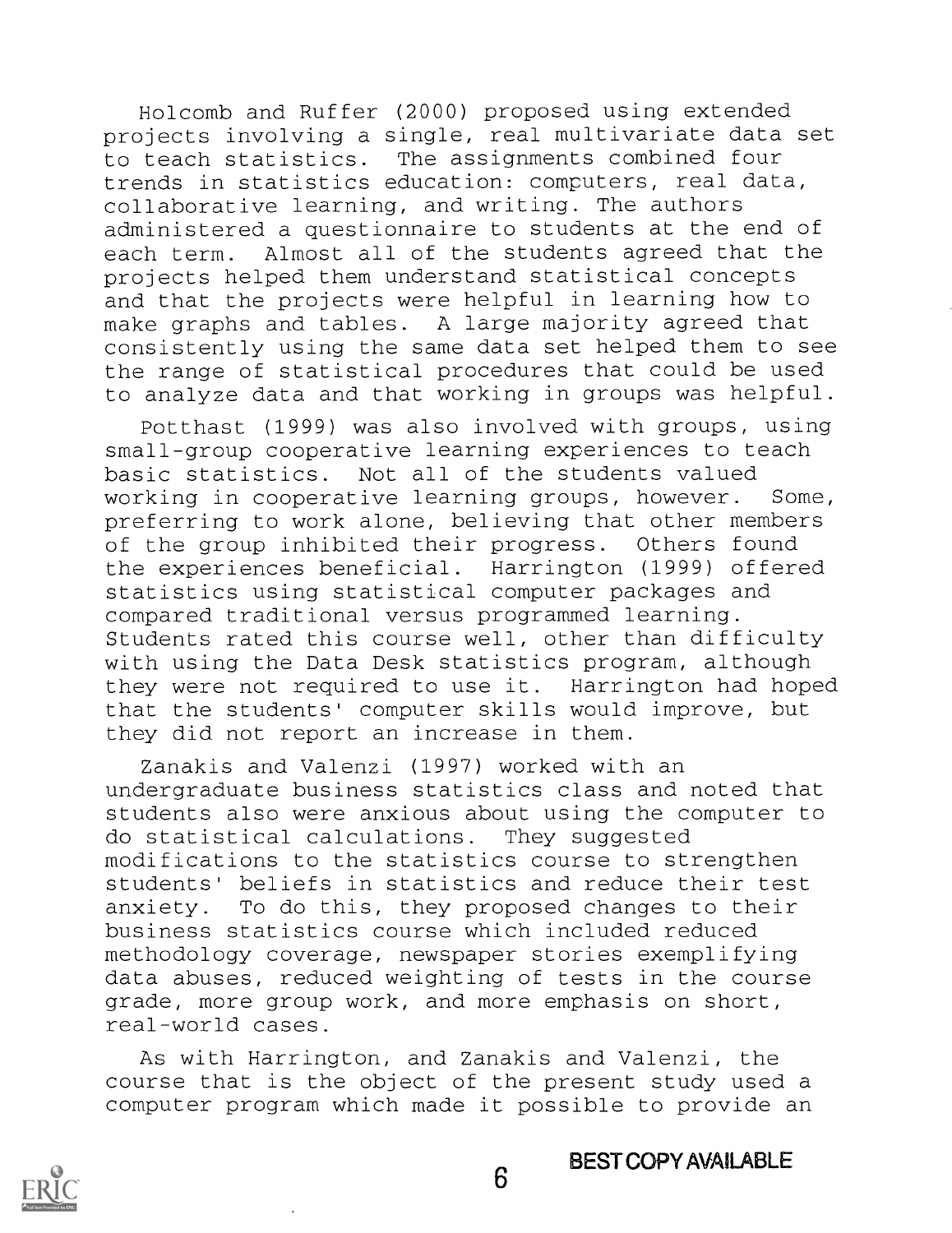individualized, self-paced, student-centered, and activity-based course. The activities for both classes comprised conducting analyses of data given brief scenarios, as well as a final project, dubbed a "dissertation simulation" since it was designed to provide practice to the students in preparation for their dissertations. Other components of their grades included a midterm and final and a participation component. The syllabi for the courses are appended to this paper. The statistical analysis program used for both courses was NCSS 2000 (Hintze, 2000).

The three sections, two of advanced statistics and one of multivariate statistics, involved in this study were offered in the 2001 spring term. There were 19 participants for whom there was complete data. Fifteen were enrolled in advanced statistics and four were in multivariate statistics, with the majority in each class being white females. All of the students were either admitted to or considering applying for admission to the Higher Education or Educational Administration doctoral programs of the university. All were required to have had at least one prior course in statistics before being admitted to the classes.

The instrument used to measure the students' attitudes toward statistics was the Statistics Attitude Survey (Roberts and Bilderback, 1980). Both chi square (10.55, p=0.03) and Kendall's Coefficient of Concordance W (0.04) indicated that there were differences in the distributions of ranks between the pretest and posttest survey results. Note that Kendall's W, which measures the agreement between observers of samples, ranges between zero and one. A value of one indicates perfect concordance. A value of zero indicates no agreement or independent samples (Hintze, 2000). The 0.04 indicates that there is almost no agreement between the distributions of responses, confirming the changes from the pretest to the posttest.

Most of these differences occurred as increases in the rankings marked at each end of the scales. That

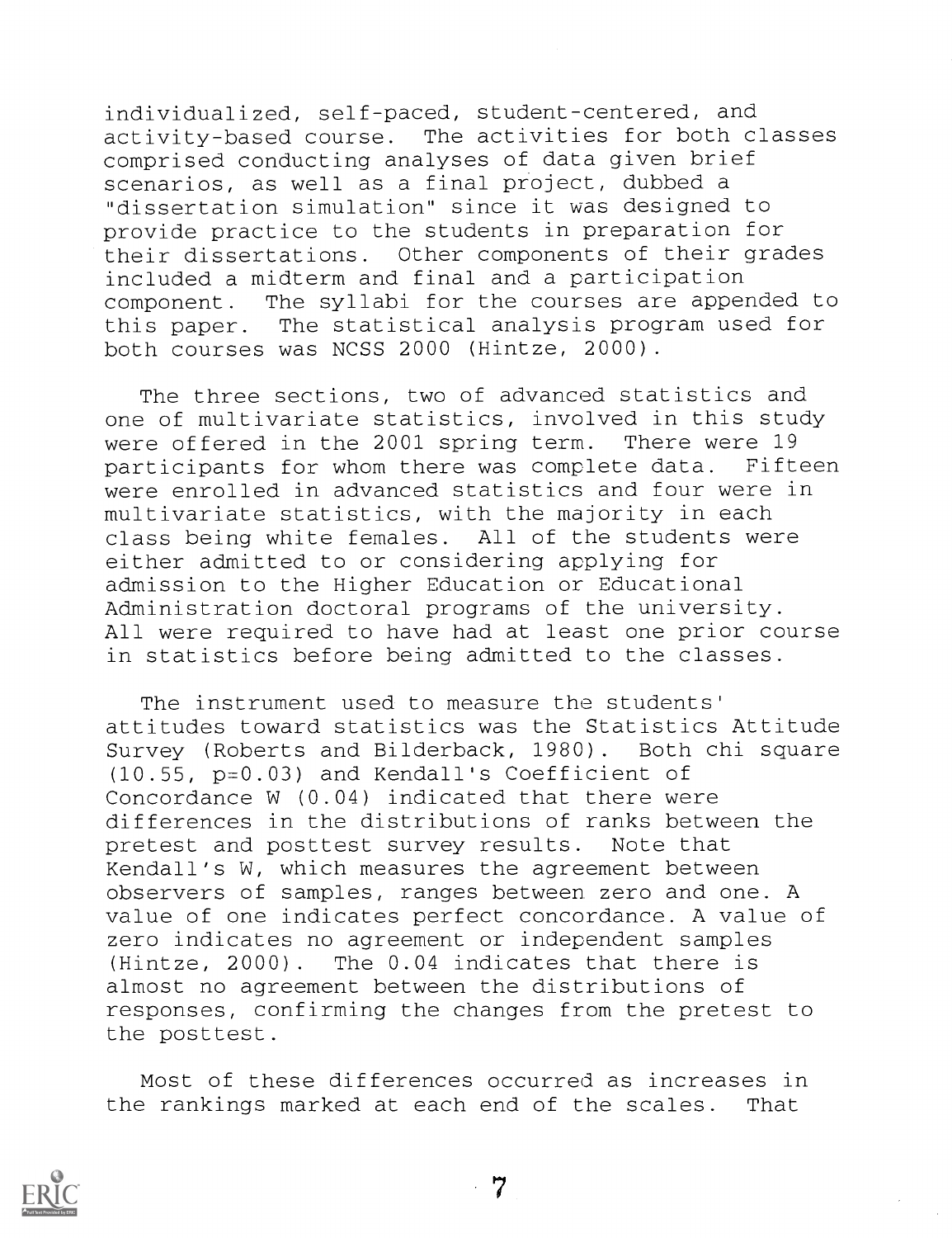is, after the course, more students felt more strongly that they agreed or disagreed with statements about some aspects of statistics. For example, students agreed more strongly that "Statistics will be useful to me when I describe my professional activities to other people." and "I find statistics to be very logical and clear." On the other hand, they disagreed more strongly that "When I solve a statistics problem, I am often unsure if I have a correct or nearly correct answer." and "Statistics is the most difficult course I have taken." Comments from open-ended evaluation forms may help explain the results of the survey: "given the freedom to learn at my own pace and style", "liked the structure of class", "class flexibility", "final projects", and "relaxed environment". It is concluded, then, that offering the course using computers may help improve students' attitudes about certain aspects of statistics. It is clear that one limitation of the study is the small sample size, so any generalizations would need to be done with caution.

## BEST COPY AVAILABLE

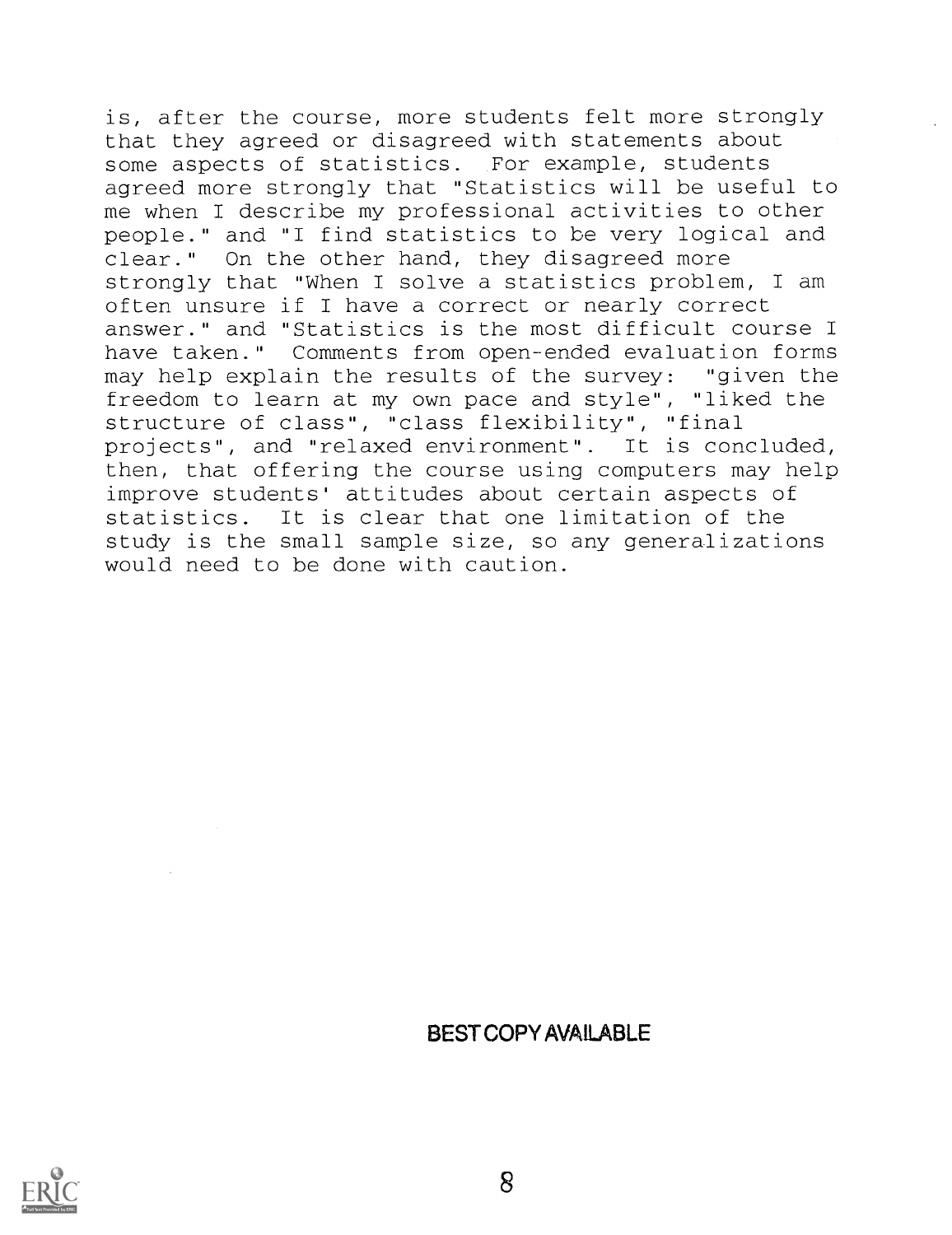#### References

Blake, K. R. (2000, Spring). Using the world wide web to teach news writing online. Journalism & Mass Communication Educator, 55(1), 4-13.

Ellram, L. M. & Easton, L. (1999, Winter). Purchasing education on the Internet. Journal of Supply Chain Management, 35(1), 11-19.

Gal, I. & Ginsburg, L. (1994). The role of beliefs and attitudes in learning statistics: Towards an assessment framework. Journal of Statistics Education,2  $(2)$ .

Graham, D. T. & McNeil, J. (1999, July) . Using the Internet as part of directed learning in social geography: Developing Web pages as an introduction to local social geography. Journal of Geography in Higher Education, 23(2), 181-194..

Harrington, D. (1999, Fall) . Teaching statistics: A comparison of traditional classroom and programmed instruction/distance learning approaches. Journal of Social Work Education, 35(3), 343-352.

Hintze, J. L. (2000) . NCSS 2000 Statistical System for Windows. Kaysville, UT: NCSS.

Holcomb, Jr., J. P. & Ruffer, R. L. (2000, February). Using a term-long project sequence in introductory statistics. The American Statistician, 54(1), 49-53.

Potthast, M. J. (1999, Spring) . Outcomes of using small-group cooperative learning experiences in introductory statistics courses. College Student Journal, 33(1).

Roberts, D. M. & Bilderback, E. W. (1980). Reliability and validity of a statistics attitude survey. Educational and Psychological Measurement, 40, 235-238.

9

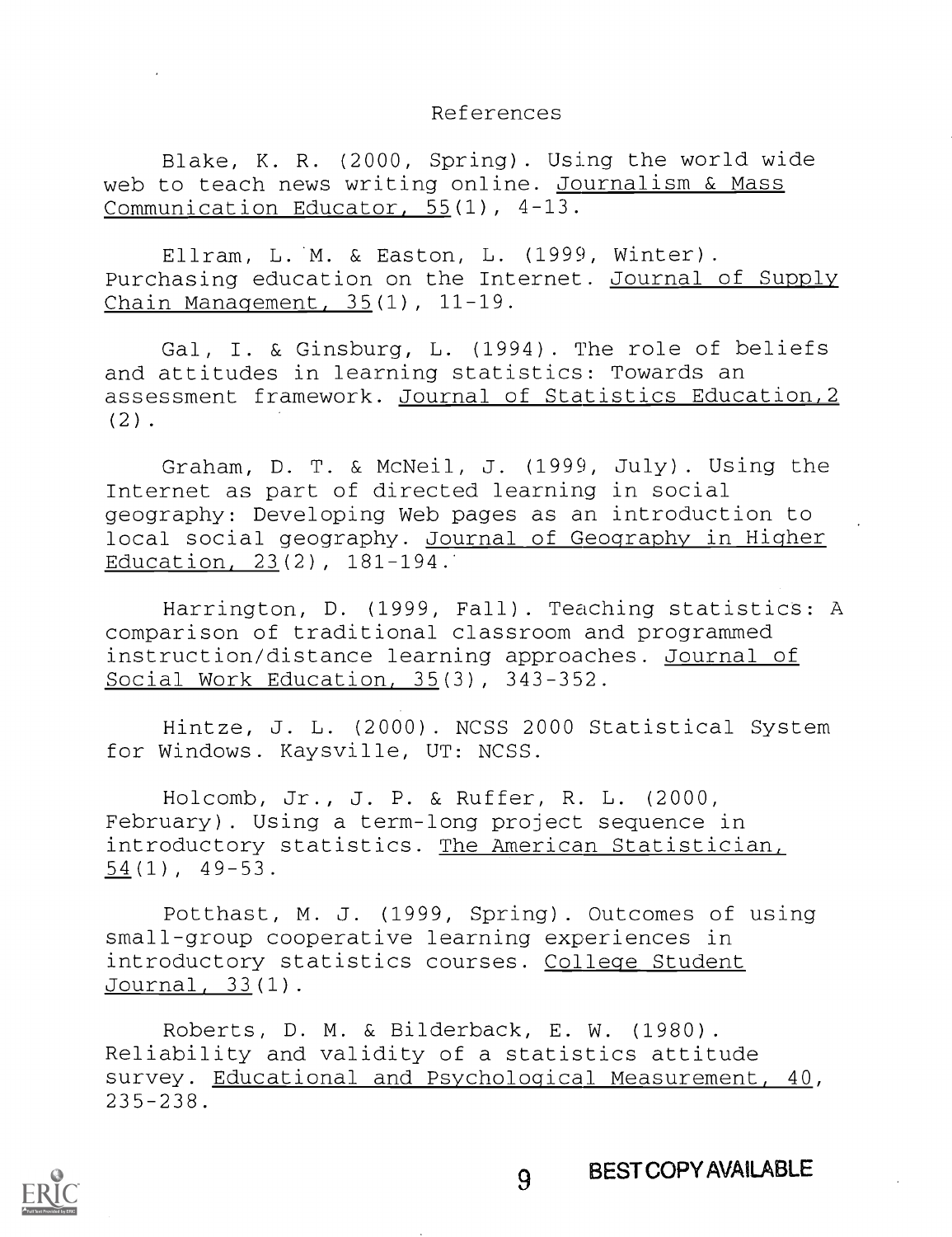Robertson, L. J. & Stanforth, N. (1999). College students' computer attitudes and interest in Web based distance education. Journal of Family and Consumer Sciences, 91(3), 60-64.

Sanders, D. W. & Morrison-Shetlar, A. I. (2001, Spring). Student attitudes toward Web-enhanced instruction in an introductory biology course. Journal of Research on Computing in Education, 33(3), 251-262.

Sgoutas-Emch, S. A. & Johnson, C. J. (1998, March). Is journal writing an effective method of reducing anxiety towards statistics? Journal of Instructional Psychology, 25, 49-57.

Yeong, N. (2001, February 22) . Reaping benefits of virtual classrooms. Computimes Malaysia, 1+.

Zanakis, S. H. & Valenzi, E. R. (1997, September/October). Student anxiety and attitudes in business statistics. Journal of Education for Business, 73, 10-16.

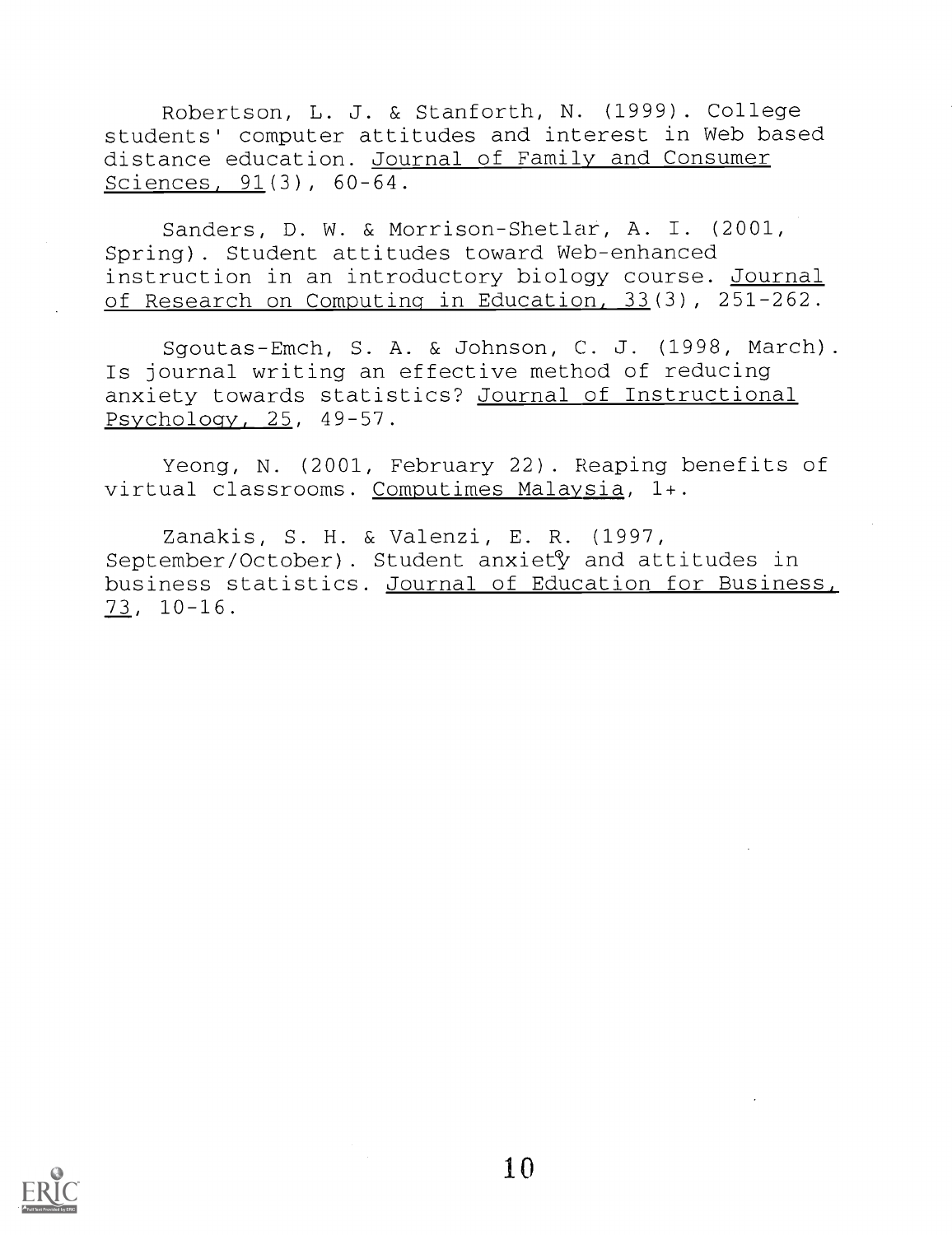## Cross Tabulation Report

| Frequency             | Response                                        |                                                         |      |      |      |       |
|-----------------------|-------------------------------------------------|---------------------------------------------------------|------|------|------|-------|
| <b>Counts Section</b> |                                                 |                                                         |      |      |      |       |
|                       | Ranks                                           |                                                         |      |      |      |       |
| <b>PrePost2</b>       |                                                 | 2                                                       | 3    | 4    | 5    | Total |
|                       | 126                                             | 322                                                     | 77   | 88   | 14   | 627   |
| $\mathbf{2}$          | 149                                             | 279                                                     | 88   | 83   | 28   | 627   |
| Total                 | 275                                             | 601                                                     | 165  | 171  | 42   | 1254  |
|                       |                                                 | The number of rows with at least one missing value is 0 |      |      |      |       |
|                       |                                                 |                                                         |      |      |      |       |
|                       | <b>Chi-Square Contribution Section</b><br>Ranks |                                                         |      |      |      |       |
| <b>PrePost2</b>       |                                                 | $\mathbf{2}$                                            | 3    | 4    | 5    | Total |
|                       | 0.96                                            | 1.54                                                    | 0.37 | 0.07 | 2.33 | 5.27  |
| $\mathbf{2}$          | 0.96                                            | 1.54                                                    | 0.37 | 0.07 | 2.33 | 5.27  |
| Total                 | 1.92                                            | 3.08                                                    | 0.74 | 0.14 | 4.66 | 10.54 |
|                       |                                                 | The number of rows with at least one missing value is 0 |      |      |      |       |

| Chi-Square               | 10.546374 |           |
|--------------------------|-----------|-----------|
| Degrees of Freedom       |           |           |
| <b>Probability Level</b> | 0.032164  | Reject Ho |

 $\label{eq:2.1} \frac{1}{\sqrt{2}}\sum_{i=1}^n\frac{1}{\sqrt{2}}\sum_{i=1}^n\frac{1}{\sqrt{2}}\sum_{i=1}^n\frac{1}{\sqrt{2}}\sum_{i=1}^n\frac{1}{\sqrt{2}}\sum_{i=1}^n\frac{1}{\sqrt{2}}\sum_{i=1}^n\frac{1}{\sqrt{2}}\sum_{i=1}^n\frac{1}{\sqrt{2}}\sum_{i=1}^n\frac{1}{\sqrt{2}}\sum_{i=1}^n\frac{1}{\sqrt{2}}\sum_{i=1}^n\frac{1}{\sqrt{2}}\sum_{i=1}^n\frac$ 



 $\sim 10$ 

 $\cdot$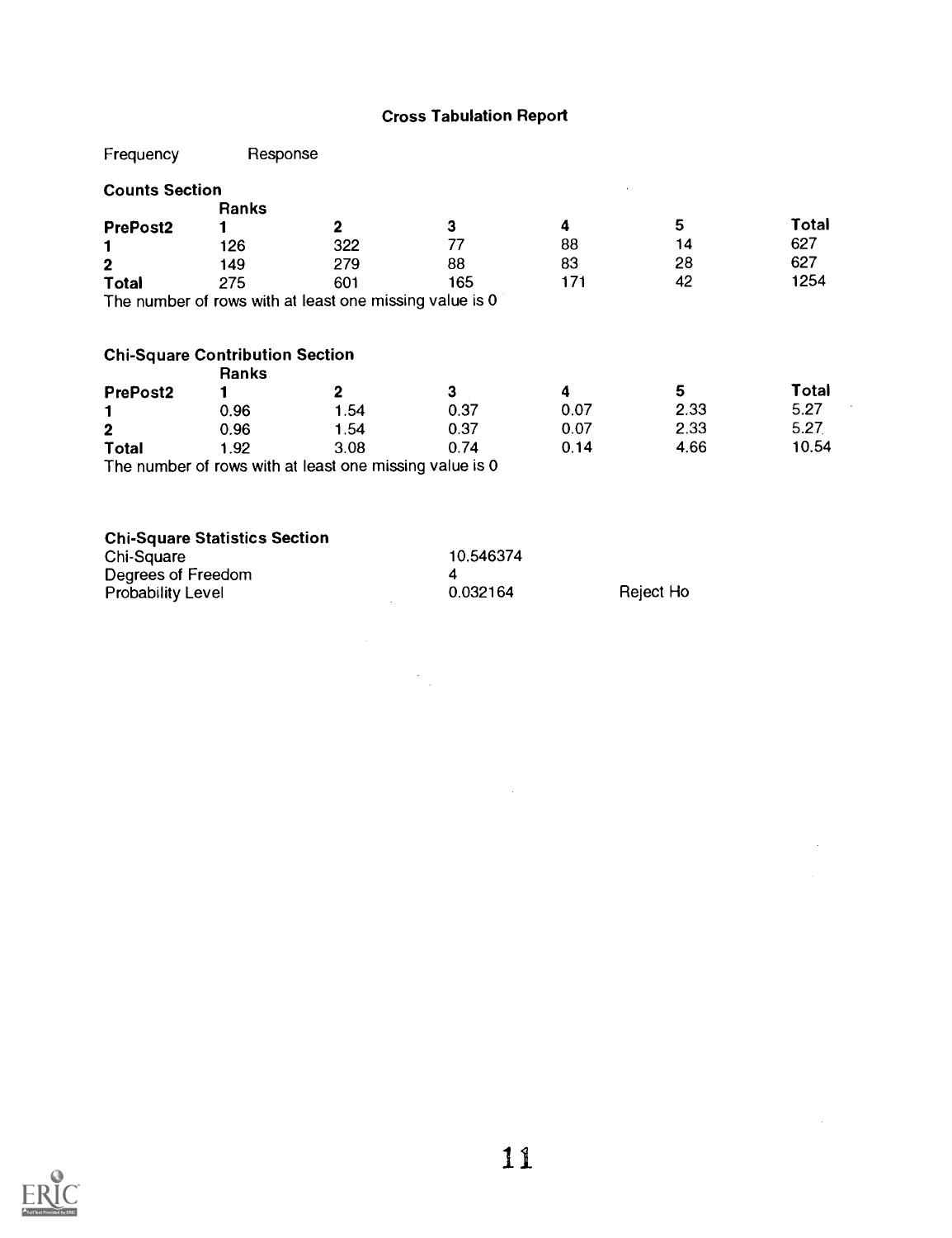Response Response

| <b>Expected Mean Squares Section</b> |     |        |                    |                    |  |
|--------------------------------------|-----|--------|--------------------|--------------------|--|
| <b>Source</b>                        |     | Term   | <b>Denominator</b> | <b>Expected</b>    |  |
| <b>Term</b>                          | DF  | Fixed? | Term               | <b>Mean Square</b> |  |
| A: Ranks                             | Δ   | Νo     |                    | $S + b$ sA         |  |
| B: PrePost2                          |     | Yes    | AΒ                 | $S+SAB+asB$        |  |
| AB                                   | 4   | No     | S                  | $S+SAB$            |  |
| S                                    | 320 | No     |                    | S                  |  |

Note: Expected Mean Squares are for the balanced cell-frequency case.

#### Analysis of Variance Table

| <b>Source</b>                        |     | Sum of         | Mean          |                | Prob        | Power        |
|--------------------------------------|-----|----------------|---------------|----------------|-------------|--------------|
| Term                                 | DF  | <b>Squares</b> | <b>Square</b> | <b>F-Ratio</b> | Level       | (Alpha=0.05) |
| A: Ranks                             | 4   | 2735.648       | 683.9121      | 117.29         | $0.000000*$ |              |
| B: PrePost2                          |     | 0              | 0             | 0.00           | 1.000000    | 0.050000     |
| AB                                   | 4   | 41.21212       | 10.30303      | 1.77           | 0.135227    |              |
| S                                    | 320 | 1865.939       | 5.83106       |                |             |              |
| Total (Adjusted)                     | 329 | 4642.8         |               |                |             |              |
| Total                                | 330 |                |               |                |             |              |
| * Term significant at alpha = $0.05$ |     |                |               |                |             |              |

#### Treatment Ranks Section

|                 | Number        |          | Mean of      | Sum of       |  |
|-----------------|---------------|----------|--------------|--------------|--|
| <b>PrePost2</b> | <b>Blocks</b> | Median   | <b>Ranks</b> | <b>Ranks</b> |  |
|                 |               | 2.666667 | 14           |              |  |
| 2               | 5             | 2.666667 | 16           |              |  |

#### Friedman Test Section

|             | Friedman |    | Prob     | Concordance |  |
|-------------|----------|----|----------|-------------|--|
| <b>Ties</b> | (Q)      | DF | Level    | (W)         |  |
| Ignored     | 0.200000 |    | 0.654721 | 0.040000    |  |
| Correction  | 0.200000 |    | 0.654721 | 0.040000    |  |

Multiplicity 0

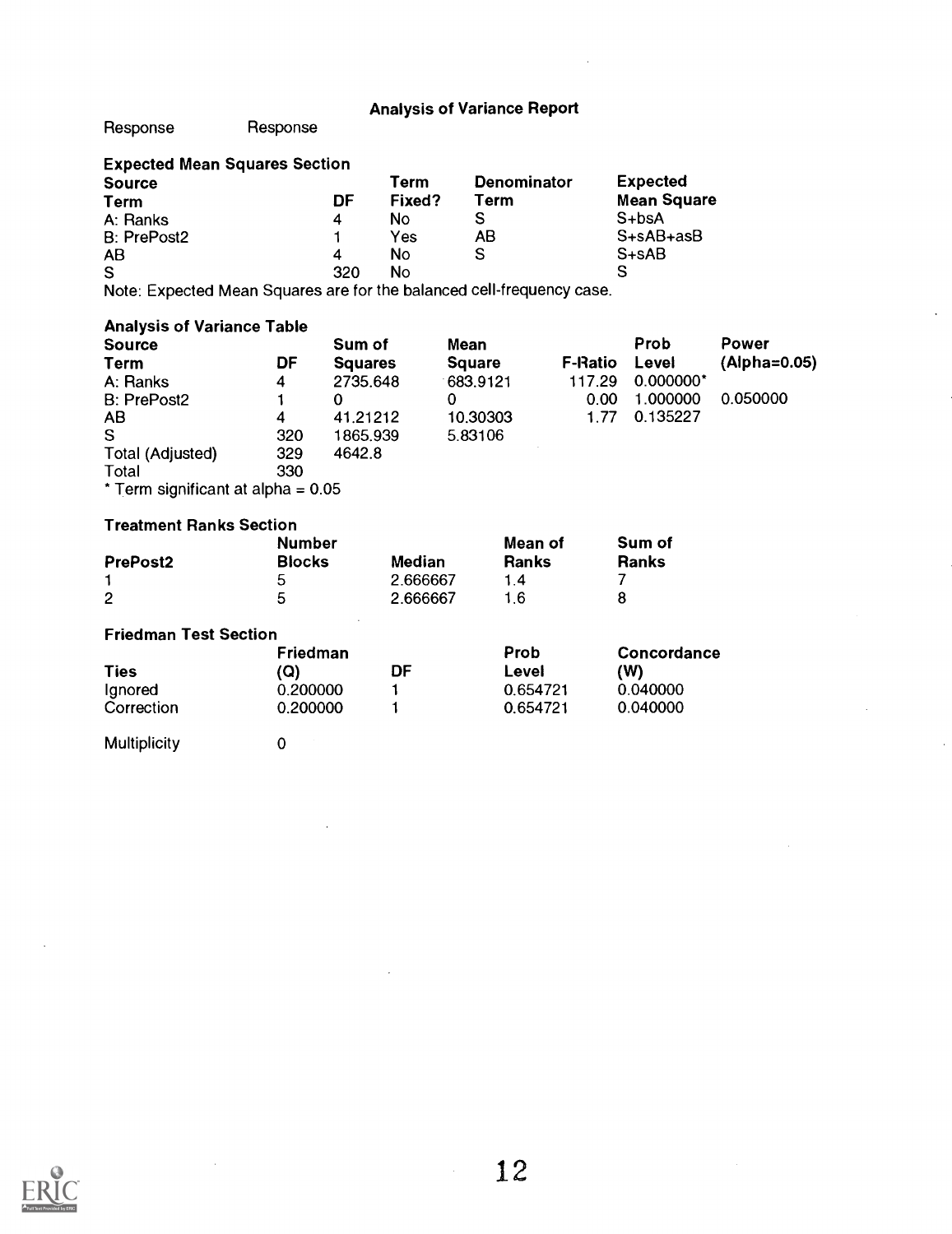## UNIVERSITY OF ARKANSAS AT LITTLE ROCK College of Education Department of Educational Leadership (revised 1/16/01)

|              | <b>Course Prefix and Number</b> | <b>EDFN 8305</b>                                                                 |
|--------------|---------------------------------|----------------------------------------------------------------------------------|
| II.          | <b>Course Title</b>             | <b>Advanced Statistics</b>                                                       |
| III.         | Credit                          | 3 hours                                                                          |
| IV.          | <b>Semester and Year</b>        | Spring, 2001                                                                     |
| $V_{\rm{c}}$ | Instructor                      | Rob Kennedy, Ph.D., Professor of Educational<br>Foundations and Higher Education |
| VI.          | <b>Office Location</b>          | Dickinson 410                                                                    |
| VII.         | <b>Office Hours</b>             | By appointment                                                                   |
| VIII.        | Telephone                       | $501$ -xxx-xxxx (UALR), $501$ -xxx-xxxx (home)<br>rlkennedy@ualr.edu (e-mail)    |

## IX. Course Description

Advanced methods of analyzing and interpreting educational data with computer applications; includes statistical concepts, models, estimation, hypothesis tests with continuous, discrete, and categorical data; multiple linear regression, correlation, analysis of variance and covariance.

## X. Course Objectives

Given a research problem and data, select an appropriate statistical analysis, conduct the analysis, and interpret the findings.

## XI. Texts, Readings, and Instructional Resources

Required Text (latest versions)

Hintze, J. L. (2000). NCSS 2000: Quick Start & Self Help, User's guide-I and II. Kaysville, UT: Number Cruncher Statistical Systems. The NCSS 2000 program requirements, according to Hintze: "Requires Windows 95, Windows 98, or Windows NT; 4 megs of memory; 12 mb of hard disk space, and an 80386 or above." The program is available only for Windows.

## XII. Assignments, Evaluation Procedures, and Grading Policy

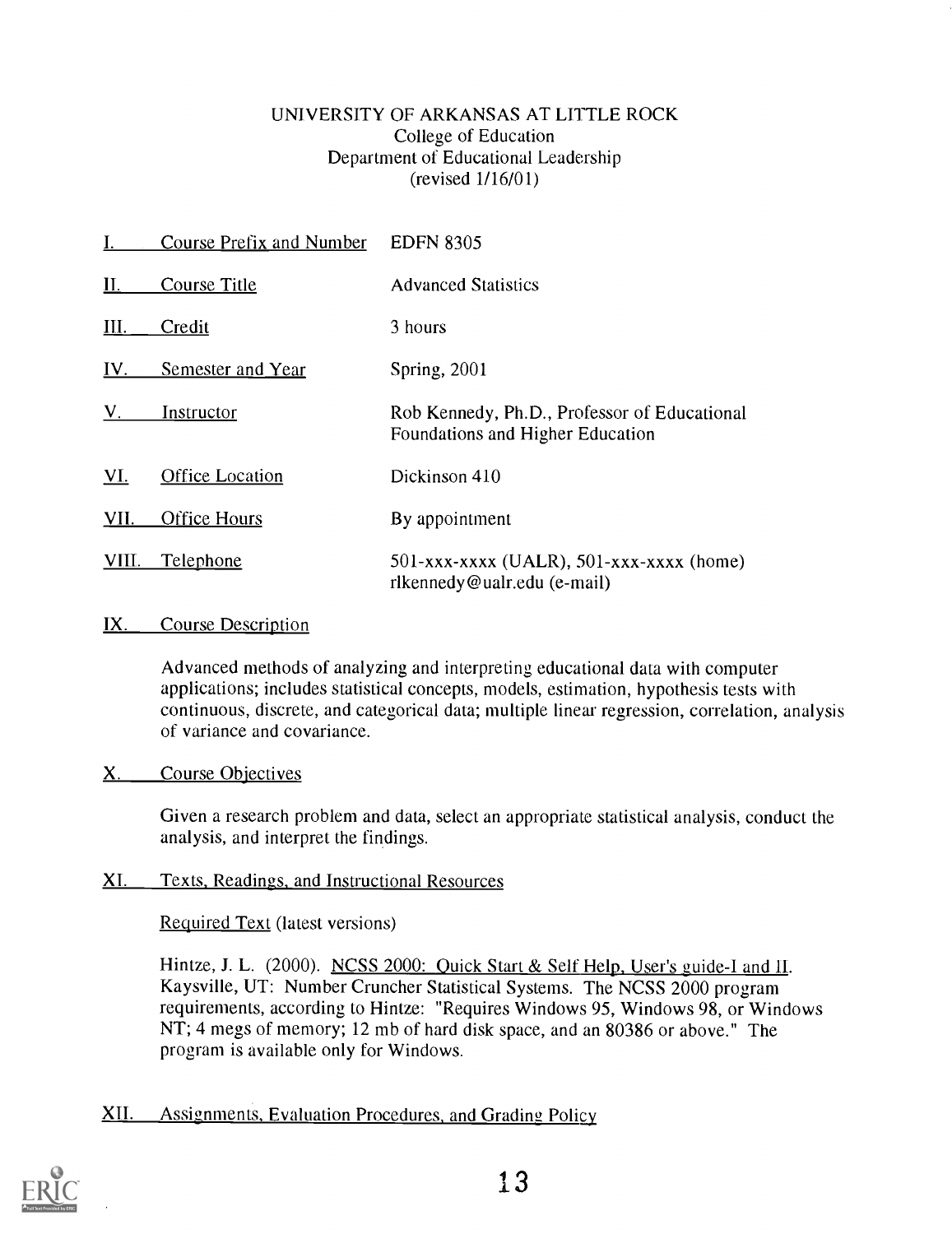Course Requirements

Participation (25%) Dissertation Simulation (25%) Mid-term exam (25%) Final exam (25%)

Grading scale:

A:  $90-100$ <br>B:  $80-89$ B: 80-89 C: 70-79 D:  $60-69$ <br>F:  $0-59$  $0-59$ 

### Evaluation Techniques/Concepts Used for Grading

#### Participation (25%)

For all or almost all statistical techniques there will be an annotated example in the text (See NCSS Help Menu.). You will be given one or more exercises to do in class for practice as part of your participation. You will explain and interpret your findings for these exercises.

#### Dissertation Simulation (25%)

For the dissertation simulation you will need to (1) develop a problem statement(s), (2) find or construct an appropriate instrument(s), (3) collect the data, (4) run the statistics, (5) interpret your findings, and (6) prepare and (7) present to the class the outcome. There are faculty and staff who will be happy to have you analyze data they have collected, if you are interested. Check with your instructor or others. Another source of information is the School Report Card, which is available from the Arkansas Department of Education in a spreadsheet format importable by NCSS. Individual district data is available from their web site.

#### Mid-term Exam (25%)

The mid-term exam will be hands-on and will consist of problems similar to the homework and/or classroom exercises and will be open book and open notes. The content will include the material covered up to the time of the exam. You will be given a problem statement and data and will be expected to "take it from there". You will need to determine the technique(s) needed to address the problem statement, enter the data, run the stats, interpret the results, and report your findings.

#### Final Exam (25%)

The final exam will be hands-on and will be similar in format to the mid-term as well as open book and open notes. The content will also include material covered up to the time

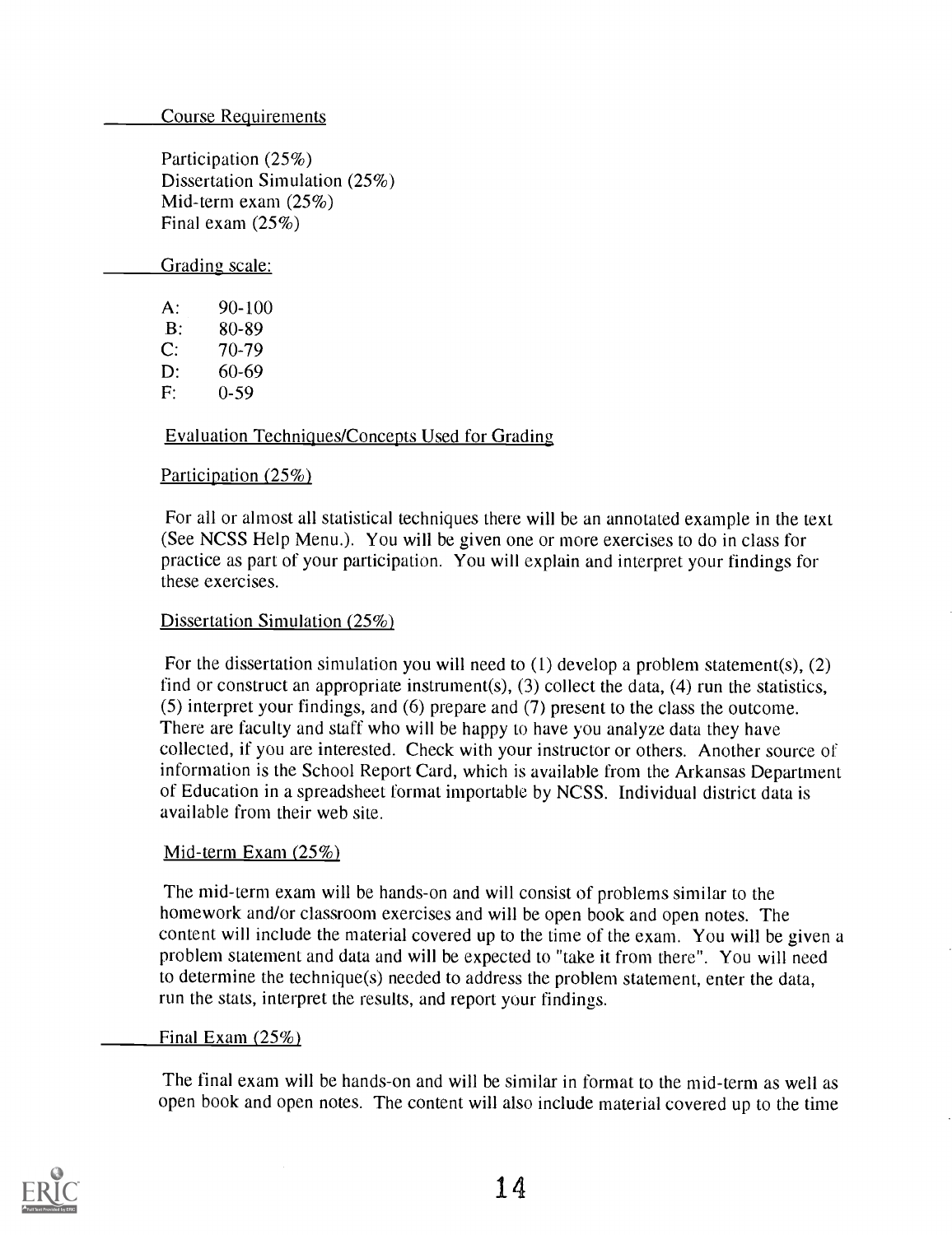of the exam. Again, you will be given a problem statement and data and will be expected to "take it from there". You will need to determine the technique(s) needed to address the problem statement, enter the data, run the stats, interpret the results, and report your findings.

#### XIII. Class Policies

Students who demonstrate a commitment to the course through attendance, participation, reading, studying, and otherwise applying themselves to the course will benefit in direct proportion to that effort. In other words, "You get out of it what you put into it."

Additionally, note that because the lab in which we will be working contains a large amount of very expensive equipment, please do not brimg in food or drink. If you need to eat during class time, then you are welcome to visit the break lounge near the elevators.

If you must be available for communication, please set your cellular phone, pager, beeper, or other device on vibrate so that it does not annoy or distract the other students in the class should it activate. If you do need to take the call, please step out into the hallway to converse.

#### XIV. Class Schedule

| Jan. 17/18 | Introduction, overview, picture, pretest<br>Homework: Review Help/Contents/Descriptive Statistics/[All sections]<br>Help/Contents/Regression and Correlation Analysis/Correlation Matrix.                                                                                             |
|------------|---------------------------------------------------------------------------------------------------------------------------------------------------------------------------------------------------------------------------------------------------------------------------------------|
| Jan. 24/25 | Descriptive and correlational statistics demo and practice<br>Homework: Help/Contents/Descriptive Statistics/[All sections],<br>Help/Contents/Regression and Correlation Analysis/Correlation Matrix<br>Review Help/Contents/Regression and Correlation Analysis/Multiple Regression. |
| Jan. 31/1  | Multiple regression demo and practice.<br>Homework: Help/Contents/Regression and Correlation Analysis/Multiple<br>Regression<br>Review Help/Contents/Analysis of Variance and T-Tests/One-Sample [Includes]<br>Paired] T-Test.                                                        |
| Feb. 7/8   | One-Sample and Paired T-tests demo and practice.<br>Homework: Help/Contents/Analysis of Variance and T-Tests/One-Sample<br>[Includes Paired] T-Test<br>Review Help/Contents/Analysis of Variance and T-Tests/Two-Sample T-tests.                                                      |
| Feb. 14/15 | Two-Sample T-tests demo and practice.<br>Homework: Help/Contents/Analysis of Variance and T-Tests/Two-Sample T-<br>tests<br>Review Help/Contents/Analysis of Variance and T-Tests/Analysis of Variance                                                                                |

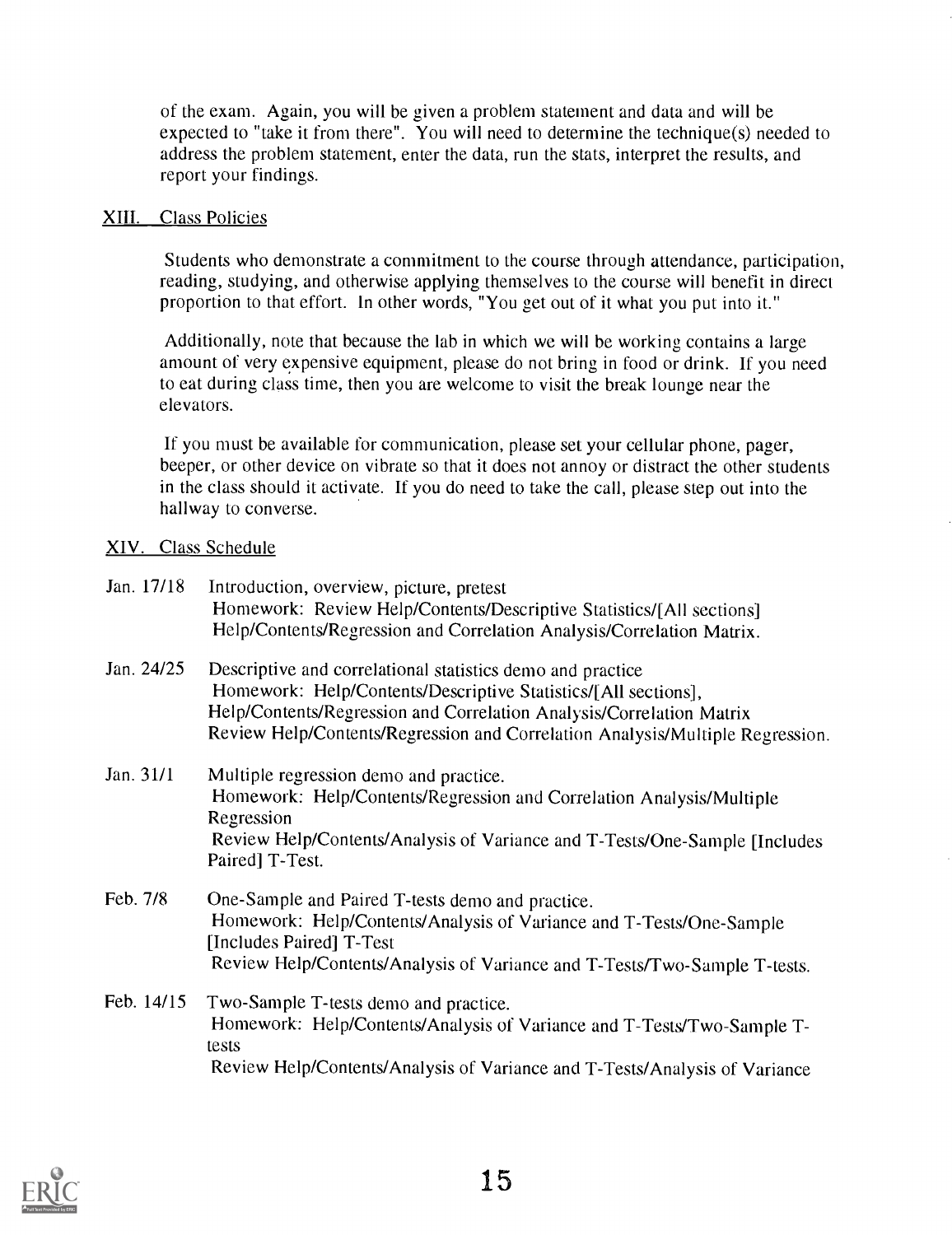| Feb. 21/22             | Analysis of variance demo and practice.<br>Homework: Help/Contents/Analysis of Variance and T-Tests/Analysis of<br>Variance<br>Review Help/Contents/Analysis of Variance and T-Tests/General Linear Models<br>Analysis of Variance.                                            |
|------------------------|--------------------------------------------------------------------------------------------------------------------------------------------------------------------------------------------------------------------------------------------------------------------------------|
| Feb. 28/1              | Analysis of covariance demo and practice.<br>Homework: Help/Contents/Analysis of Variance and T-Tests/General Linear<br><b>Models Analysis of Variance</b><br>Review Help/Contents/Graphics/Bar Charts, Box Plots, Pie Charts, and Scatter                                     |
| March 7/8              | Plots.<br>Graphics demo and practice.<br>Homework: Help/Contents/Graphics/Bar Charts, Box Plots, Pie Charts, and<br>Scatter Plots. Prepare for Mid-term exam.                                                                                                                  |
| Mar. 14/15             | Open date for lab work, practice.                                                                                                                                                                                                                                              |
| Mar. 21/22             | Mid-term exam. Evaluation.<br>Homework: Develop problems, instruments, collect data.                                                                                                                                                                                           |
| Mar. 28/29             | Spring Break! No class.                                                                                                                                                                                                                                                        |
| April 4/5              | Dissertation simulation: Present problem statements, instruments, techniques, and<br>data collection and analysis plans.<br>Homework: Continue with dissertation simulation.                                                                                                   |
| Apr. 11/12             | Dissertation simulation: Present problem statements, instruments, techniques, and<br>data collection and analysis plans.<br>Homework: Continue with dissertation simulation.                                                                                                   |
| Apr. 18/19             | Dissertation simulation: Present problem statements, instruments, techniques, and<br>data collection and analysis plans. Presentations of dissertation simulations.<br>Homework: Continue with dissertation simulation. Prepare dissertation<br>simulation examples for class. |
| Apr. 25/26             | Presentations of dissertation simulations.<br>Homework: Prepare dissertation simulation examples for class.                                                                                                                                                                    |
| May 2/3                | Presentations of dissertation simulations.<br>Homework: Prepare for final exam over dissertation simulations.                                                                                                                                                                  |
| May 8<br><sub>or</sub> | 4:00 pm - 6:00 pm. Final Exam over dissertation simulations. Evaluations.<br>Posttest.                                                                                                                                                                                         |
| May 9                  | 6:00 pm - 8:00 pm. Final Exam over dissertation simulations. Evaluations.<br>Posttest.                                                                                                                                                                                         |

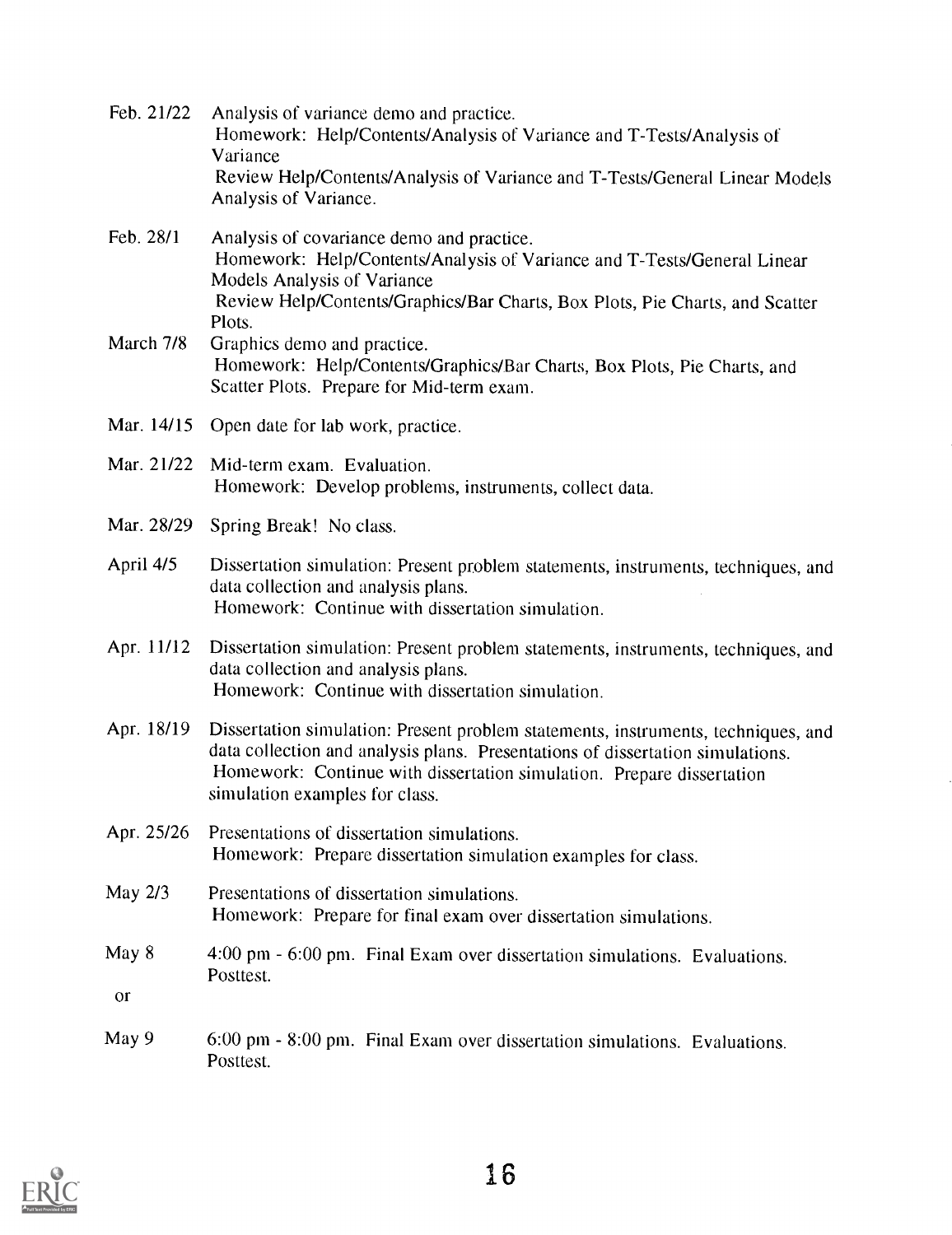#### SPECIAL NOTE ABOUT INDIVIDUAL DIFFERENCES

To insure that we are all aware of individual differences, I wish to cite here from the NCATE accreditation manual:

Cultural Diversity: Cultural diversity refers to the cultural backgrounds of students and school personnel, including their ethnicity, race, religion, class, and sex.

Exceptional Populations: Exceptional populations are comprised of students who possess physical, mental, or emotional exceptionalities which may necessitate special attention by school personnel.

Global Perspective: A global perspective is the recognition of the interdependence of nations and peoples and the interlinking political, economic, and social problems of a transnational and global character.

Multicultural Perspective: A multicultural perspective is a recognition of (1) the social, political, and economic realities that individuals experience in culturally diverse and complex . human encounters and (2) the importance of culture, race, sex and gender, ethnicity, religion, socioeconomic status, and exceptionalities in the education process.

The requirements for this class are flexible and designed to accommodate individual differences. All students are evaluated relative to the criteria presented within this syllabus, not relative to other persons. There are no restrictions on the number of A's, B's, or other grades to be awarded. All students who meet the requirements for the class will receive the appropriate grade, regardless of any of the above-noted individual differences.

Source of the above definitions: National Council for Accreditation of Teacher Education. (1990). NCATE standards, procedures, and policies for the accreditation of professional education units. Washington, D.C.: Author, 62-65.

#### Disabled Student Services

It is the policy of UALR to accommodate students with disabilities, pursuant to federal and state law. Any student with a disability who needs accommodation, for example, in seating, placement, or in arrangements for examinations, should inform the instructor at the beginning of the course. The chair of the department offering this course is also available to assist with accommodations. Students with disabilities are also encouraged to contact the Office of Disability Support Services, which is located in the Donaghey Student Center, Room 103, telephone 569-3143.

Source of the above information: UALR Graduate Bulletin.

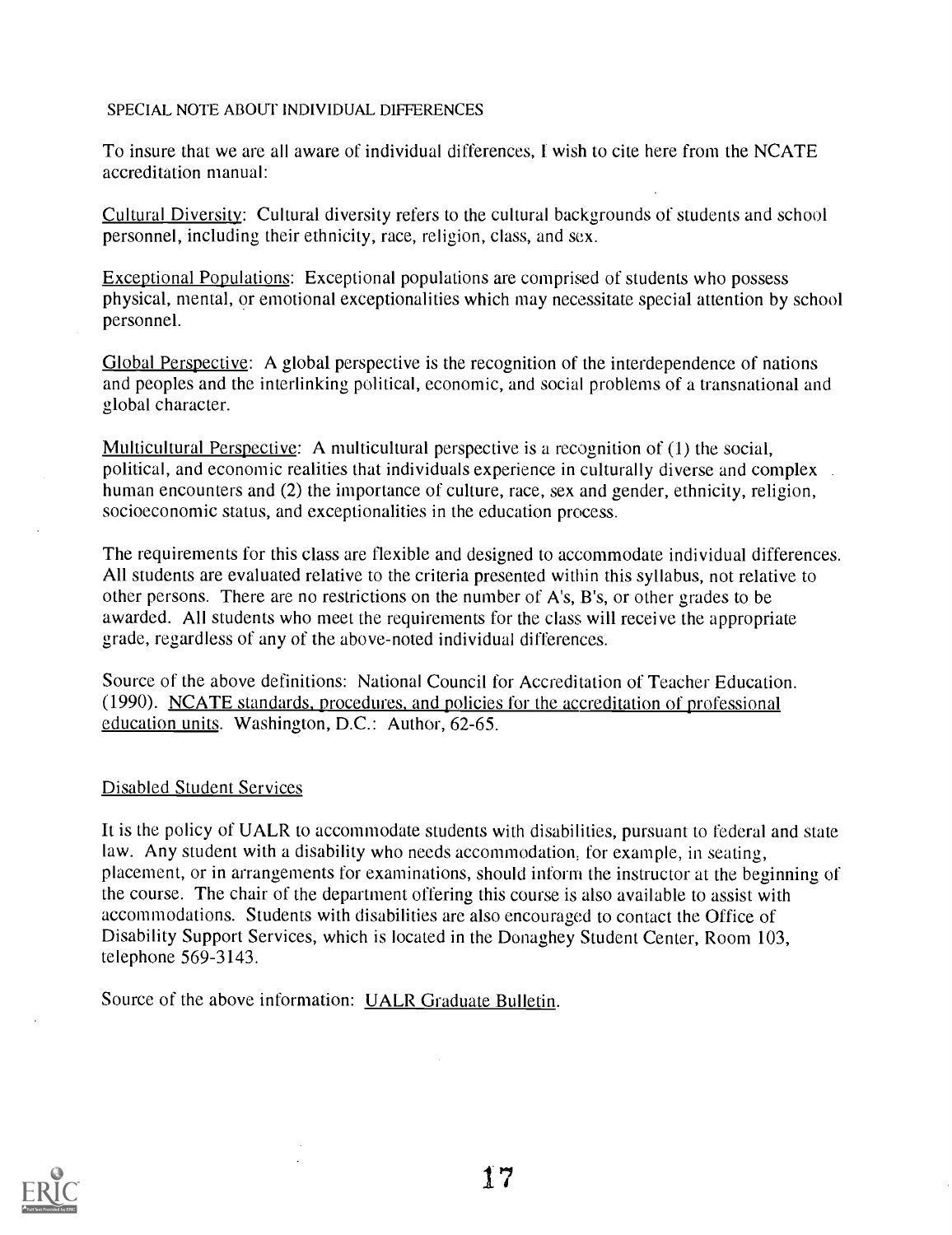### UNIVERSITY OF ARKANSAS AT LITTLE ROCK College of Education Department of Educational Leadership (revised 1/16/01)

|             | <b>Course Prefix and Number</b> | <b>EDFN 8308</b>                                                                 |
|-------------|---------------------------------|----------------------------------------------------------------------------------|
| Н.          | <b>Course Title</b>             | Applied Multivariate Data Analysis                                               |
| Ш.          | Credit                          | 3 hours                                                                          |
| IV.         | <b>Semester and Year</b>        | Spring, 2001                                                                     |
| $V_{\odot}$ | Instructor                      | Rob Kennedy, Ph.D., Professor of Educational<br>Foundations and Higher Education |
| VI.         | <b>Office Location</b>          | Dickinson 410                                                                    |
| <b>VII.</b> | Office Hours                    | By appointment                                                                   |
| VIII.       | <u>Telephone</u>                | $501$ -xxx-xxxx (UALR), 501-xxx-xxxx (home)<br>rlkennedy@ualr.edu (e-mail)       |

## IX. Course Description

Complex designs used in educational research and the multivariate methods for analyzing such designs: multivariate analysis of variance and covariance, canonical correlation, discriminant function analysis, factor analysis, cluster analysis, logit analysis, log linear analysis, and time series analysis.

#### X. Course Objectives

Given a research problem and data, conduct an appropriate analysis and interpret the findings.

## XI. Texts, Readings, and Instructional Resources

Required Text (latest version)

Hintze, J. L. (2000). NCSS 2000: Quick Start & Self Help, User's guide-I and II. Kaysville, UT: Number Cruncher Statistical Systems. The NCSS 2000 program requirements, according to Hintze: "Requires Windows 95, Windows 98, or Windows NT; 4 megs of memory; 12 mb of hard disk space, and an 80386 or above." The program is available only for Windows.

## XII. Assignments, Evaluation Procedures, and Grading Policy

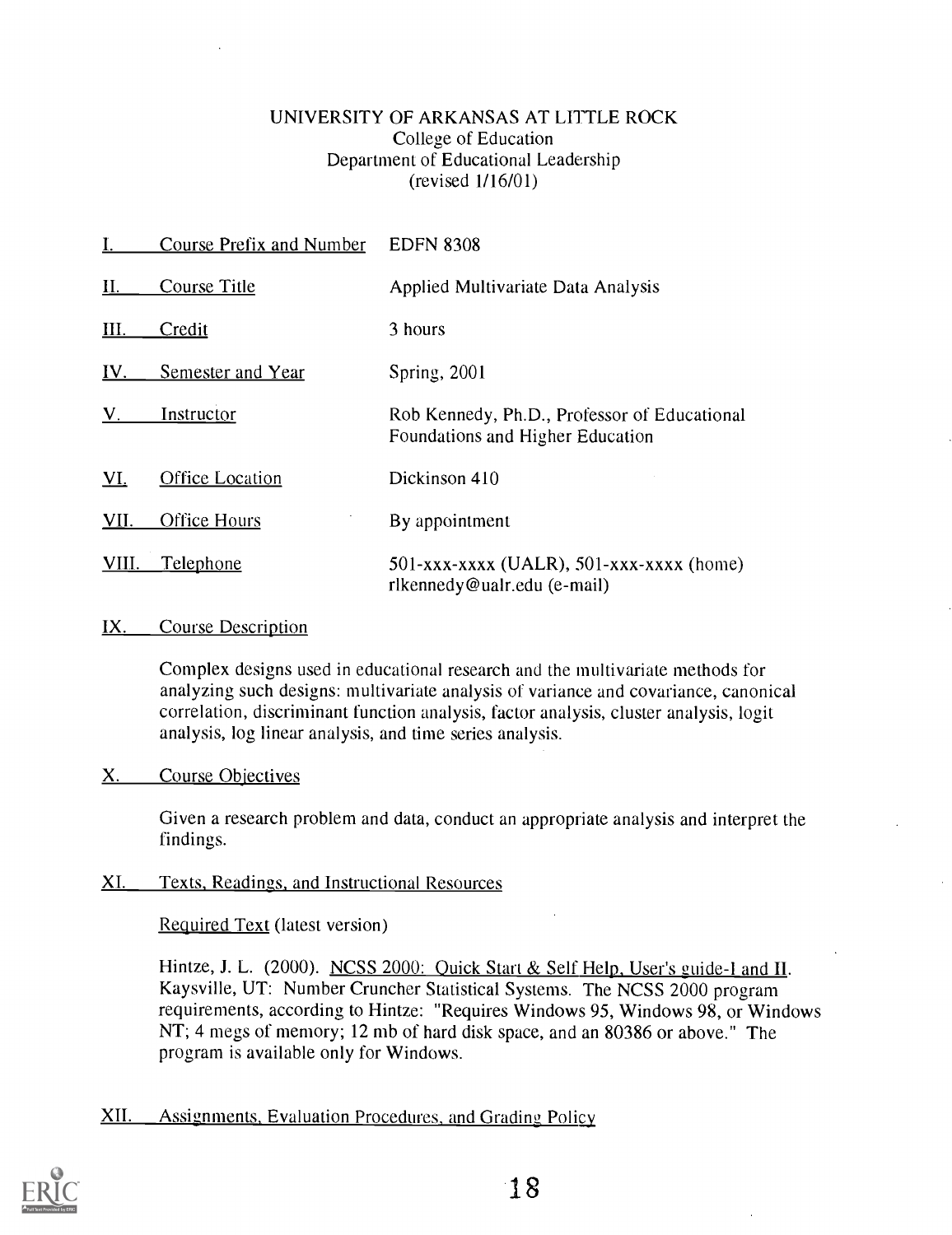Course Requirements

Participation (25%) Dissertation Simulation (25%) Mid-term exam (25%) Final exam (25%)

Grading scale:

A: 90-100 B: 80-89 C: 70-79  $D: 60-69$ F: 0-59

### Evaluation Techniques/Concepts Used for Grading

#### Participation (25%)

For all or almost all statistical techniques there will be an annotated example in the text. You will be given one or more exercises to do in class for practice as part of your participation. You will explain and interpret your findings for these exercises.

#### Dissertation Simulation (25%)

For the dissertation simulation you will need to (1) develop a problem statement(s), (2) find or construct an appropriate instrument(s),  $(3)$  collect the data,  $(4)$  run the statistics, (5) interpret your findings, and (6) prepare and (7) present to the class the outcome. There are faculty and staff who will be happy to have you analyze data they have collected, if you are interested. Check with your instructor or others. Another source of information is the School Report Card, which is available from the Arkansas Department of Education in a spreadsheet format importable by NCSS. Individual district data is available from their web site.

#### Mid-term Exam (25%)

The mid-term exam will be hands-on and will consist of problems similar to the homework and/or classroom exercises and will be open book and open notes. The content will include the material covered up to the time of the exam. You will be given a problem statement and data and will be expected to "take it from there". You will need to determine the technique(s) needed to address the problem statement, enter the data, run the stats, interpret the results, and report your findings.

#### Final Exam (25%)

The final exam will be hands-on and will be similar in format to the mid-term as well as open book and open notes. The content will also include material covered up to the time of the exam. Again, you will be given a problem statement and data and will be

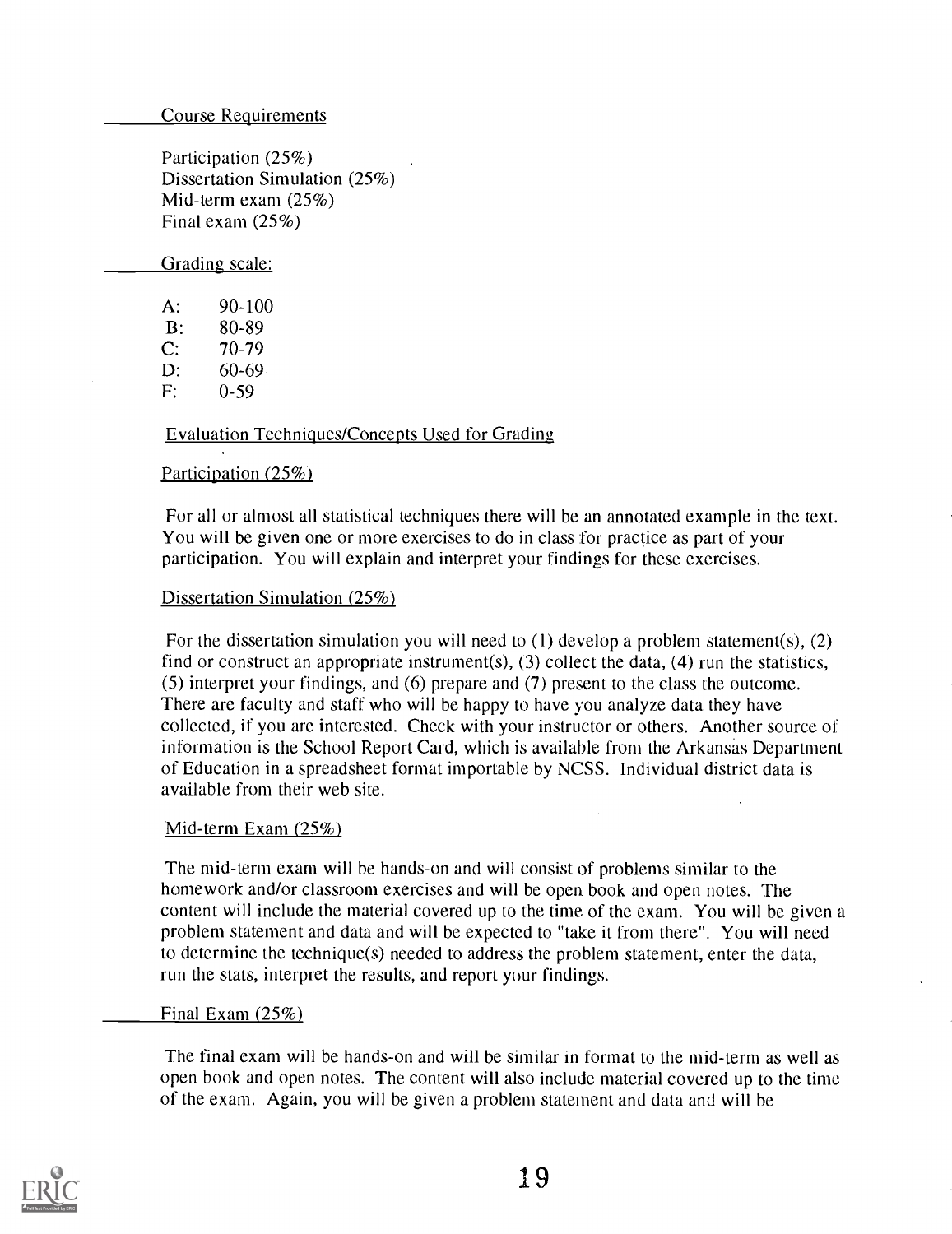expected to "take it from there". You will need to detemine the technique(s) needed to address the problem statement, enter the data, run the stats, interpret the results, and report your findings.

#### XIII. Class Policies

Students who demonstrate a commitment to the course through attendance, participation, reading, studying, and otherwise applying themselves to the course will benefit in direct proportion to that effort. In other words, "You get out of it what you put into it."

Additionally, note that because the lab in which we will be working contains a large amount of very expensive equipment, please do not bring in food or drink. If you need to eat during class time, then you are welcome to visit the break lounge near the elevators.

If you must be available for communication, please set your cellular phone, pager, beeper, or other device on vibrate so that it does not annoy or distract the other students in the class should it activate. If you do need to take the call, please step out into the hallway to converse.

#### XIV. Class Schedule (tentative)

multivariate analysis of variance/covariance discriminant analysis logistic regression loglinear modeling clustering techniques factor analysis canonical correlation time series analysis

- January 18 Introduction, overview, picture, pretest Homework: Help/Contents/Multivariate Analysis/MANOVA (Multivariate Analysis of Variance)
- January 25 MANOVA (Multivariate Analysis of Variance) demo and practice Homework: Help/Contents/Multivariate Analysis/Discriminant Analysis
- February 1 Discriminant Analysis Homework: Help/Contents/Regression and Correlation Analysis/Logistic Regression
- February 8 Logistic Regression Homework: Help/Contents/Multivariate Analysis/Loglinear Models
- February 15 Loglinear Models Homework: Help/Contents/Clustering Techniques

#### February 22 Clustering Techniques

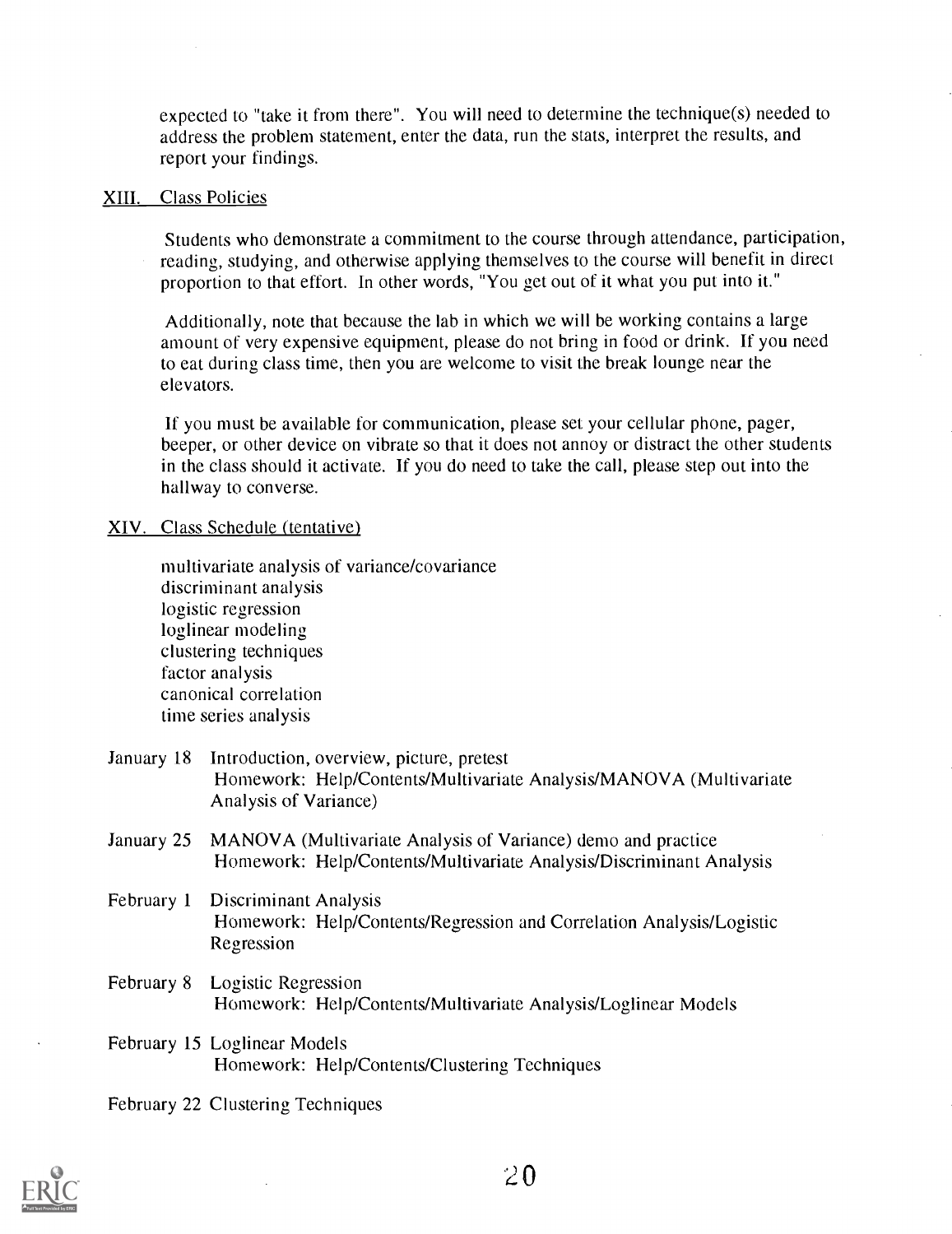|          | Homework: Help/Contents/Multivariate Analysis/Factor Analysis                                                                                                                                                              |  |  |  |  |
|----------|----------------------------------------------------------------------------------------------------------------------------------------------------------------------------------------------------------------------------|--|--|--|--|
| March 1  | <b>Factor Analysis</b><br>Homework: Help/Contents/Regression and Correlation Analysis/Canonical<br>Correlation                                                                                                             |  |  |  |  |
| March 8  | <b>Canonical Correlation</b>                                                                                                                                                                                               |  |  |  |  |
| March 15 | Homework: Help/Contents/Time Series Analysis and Forecasting                                                                                                                                                               |  |  |  |  |
|          | Time Series Analysis<br>Homework: Prepare for Mid-term exam.                                                                                                                                                               |  |  |  |  |
| March 22 | Mid-term exam. Evaluation.                                                                                                                                                                                                 |  |  |  |  |
| March 29 | Spring Break! No class.                                                                                                                                                                                                    |  |  |  |  |
| April 5  | Dissertation simulation: Present problem statements, instruments, techniques, and<br>data collection plans.<br>Homework: Continue with dissertation simulation.                                                            |  |  |  |  |
| April 12 | Dissertation simulation: Present problem statements, instruments, techniques, and<br>data collection plans.<br>Homework: Continue with dissertation simulation.                                                            |  |  |  |  |
| April 19 | Dissertation simulation: Present problem statements, instruments, techniques, and<br>data collection plans.<br>Presentations of dissertation simulations.<br>Homework: Prepare dissertation simulation examples for class. |  |  |  |  |
| April 26 | Presentations of dissertation simulations.<br>Homework: Prepare dissertation simulation examples for class.                                                                                                                |  |  |  |  |
| May 3    | Presentations of dissertation simulations.<br>Homework: Prepare for final exam over dissertation simulations.                                                                                                              |  |  |  |  |
| May $10$ | 6:00 pm - 8:00 pm. Final Exam over dissertation simulations. Evaluations.<br>Posttest.                                                                                                                                     |  |  |  |  |

 $\ddot{\phantom{a}}$ 

 $\ddot{\phantom{a}}$ 



 $\mathcal{L}^{\text{max}}_{\text{max}}$  ,  $\mathcal{L}^{\text{max}}_{\text{max}}$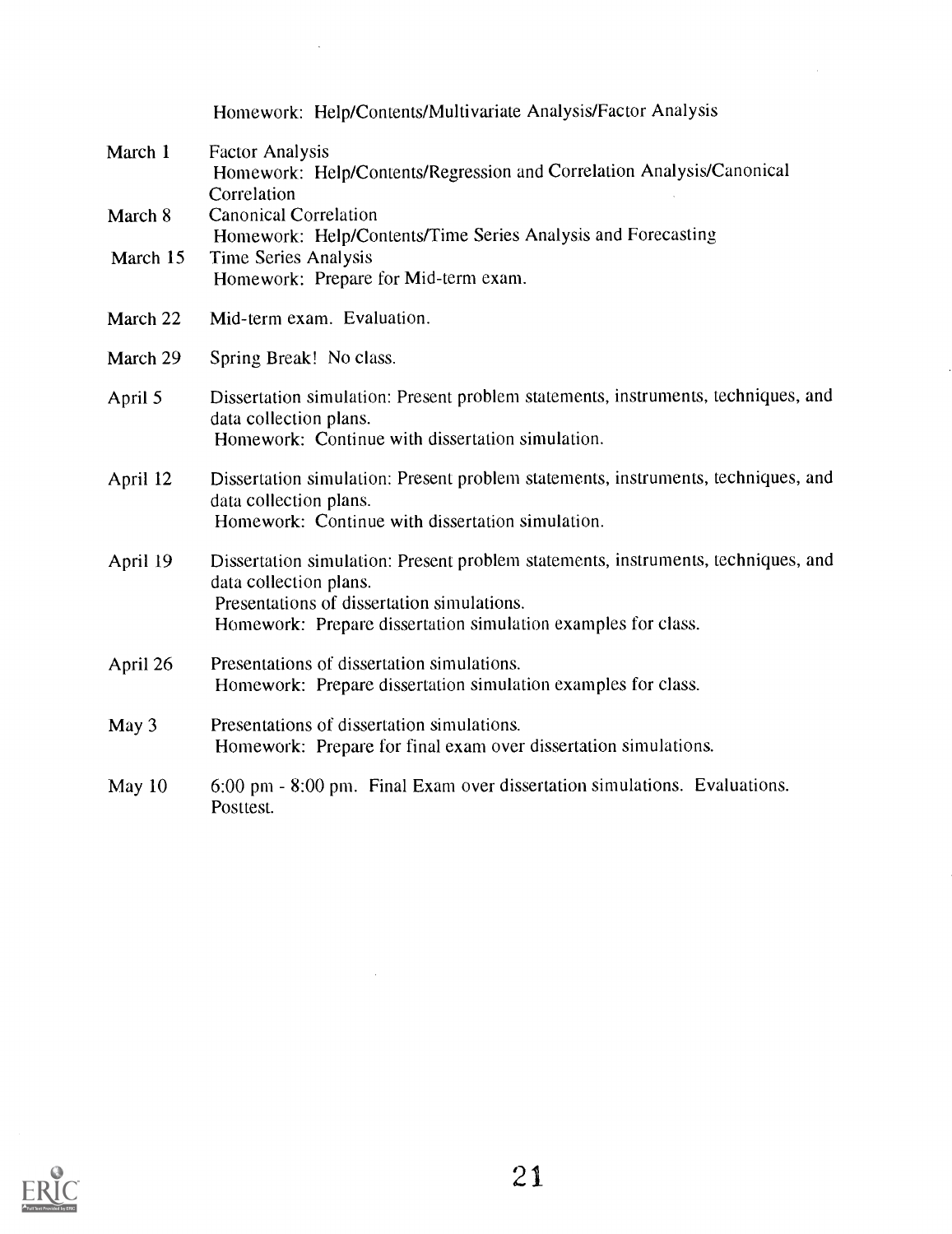#### SPECIAL NOTE ABOUT INDIVIDUAL DIFFERENCES

To insure that we are all aware of individual differences, I wish to cite here from the NCATE accreditation manual:'

Cultural Diversity: Cultural diversity refers to the cultural backgrounds of students and school personnel, including their ethnicity, race, religion, class, and sex.

Exceptional Populations: Exceptional populations are comprised of students who possess physical, mental, or emotional exceptionalities which may necessitate special attention by school personnel.

Global Perspective: A global perspective is the recognition of the interdependence of nations and peoples and the interlinking political, economic, and social problems of a transnational and global character.

Multicultural Perspective: A multicultural perspective is a recognition of (1) the social, political, and economic realities that individuals experience in culturally diverse and complex human encounters and (2) the importance of culture, race, sex and gender, ethnicity, religion, socioeconomic status, and exceptionalities in the education process.

The requirements for this class are flexible and designed to accommodate individual differences. All students are evaluated relative to the criteria presented within this syllabus, not relative to other persons. There are no restrictions on the number of A's, B's, or other grades to be awarded. All students who meet the requirements for the class will receive the appropriate grade, regardless of any of the above-noted individual differences.

Source of the above definitions: National Council for Accreditation of Teacher Education. (1990). NCATE standards, procedures, and policies for the accreditation of professional education units. Washington, D.C.: Author, 62-65.

## Disabled Student Services

It is the policy of UALR to accommodate students with disabilities, pursuant to federal and state law. Any student with a disability who needs accommodation, for example, in seating, placement, or in arrangements for examinations, should inform the instructor at the beginning of the course. The chair of the department offering this course is also available to assist with accommodations. Students with disabilities are also encouraged to contact the Office of Disability Support Services, which is located in the Donaghey Student Center, Room 103, telephone 569-3143.

Source of the above information: UALR Graduate Bulletin.

## BEST COPY AVALABLE

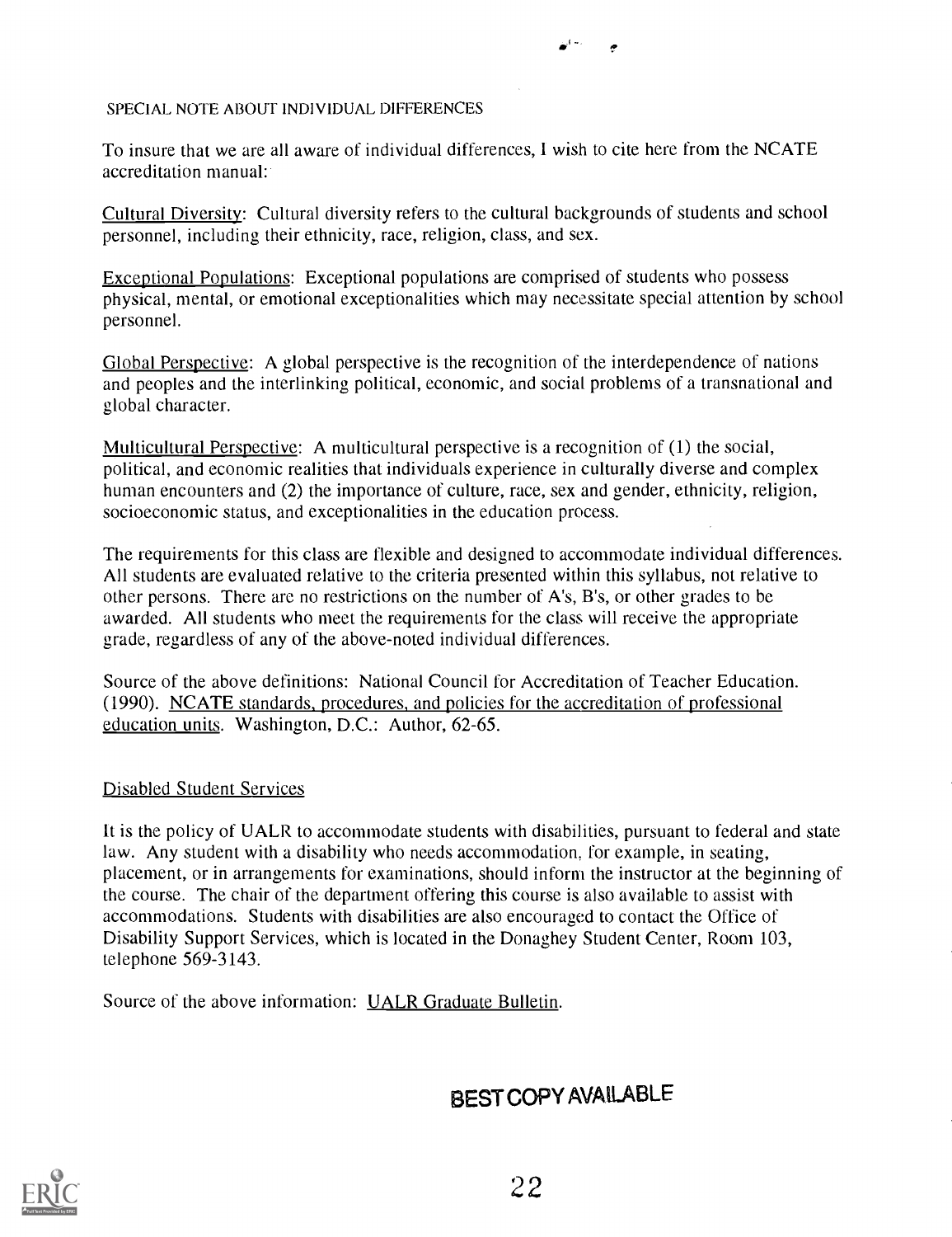

U.S. Department of Education



## TM033778

# REPRODUCTION RELEASE

(Specific Document)

#### I. DOCUMENT IDENTIFICATION:

| Title: ATTITUDES TOUARD ADVANCED AND NULTIMARIATE STATISTICS |                          |  |  |  |  |  |  |  |
|--------------------------------------------------------------|--------------------------|--|--|--|--|--|--|--|
| WHEN USING COMPUTERS                                         |                          |  |  |  |  |  |  |  |
| Author(s): ROBERT L. KENNEDY AND CORLESS JEAN MCCAULTSTER    |                          |  |  |  |  |  |  |  |
| Corporate Source:                                            | <b>Publication Date:</b> |  |  |  |  |  |  |  |
|                                                              |                          |  |  |  |  |  |  |  |

## II. REPRODUCTION RELEASE:

In order to disseminate as widely as possible timely and significant materials of interest to the educational community, documents announced in the monthly abstract journal of the ERIC system, Resources in Education (RIE), are usually made available to users in microfiche, reproduced paper copy, and electronic media, and sold through the ERIC Document Reproduction Service (EDRS). Credit is given to the source of each document, and, if reproduction release is granted, one of the following notices is affixed to the document.

If permission is granted to reproduce and disseminate the identified document, please CHECK ONE of the following three options and sign at the bottom of the page.